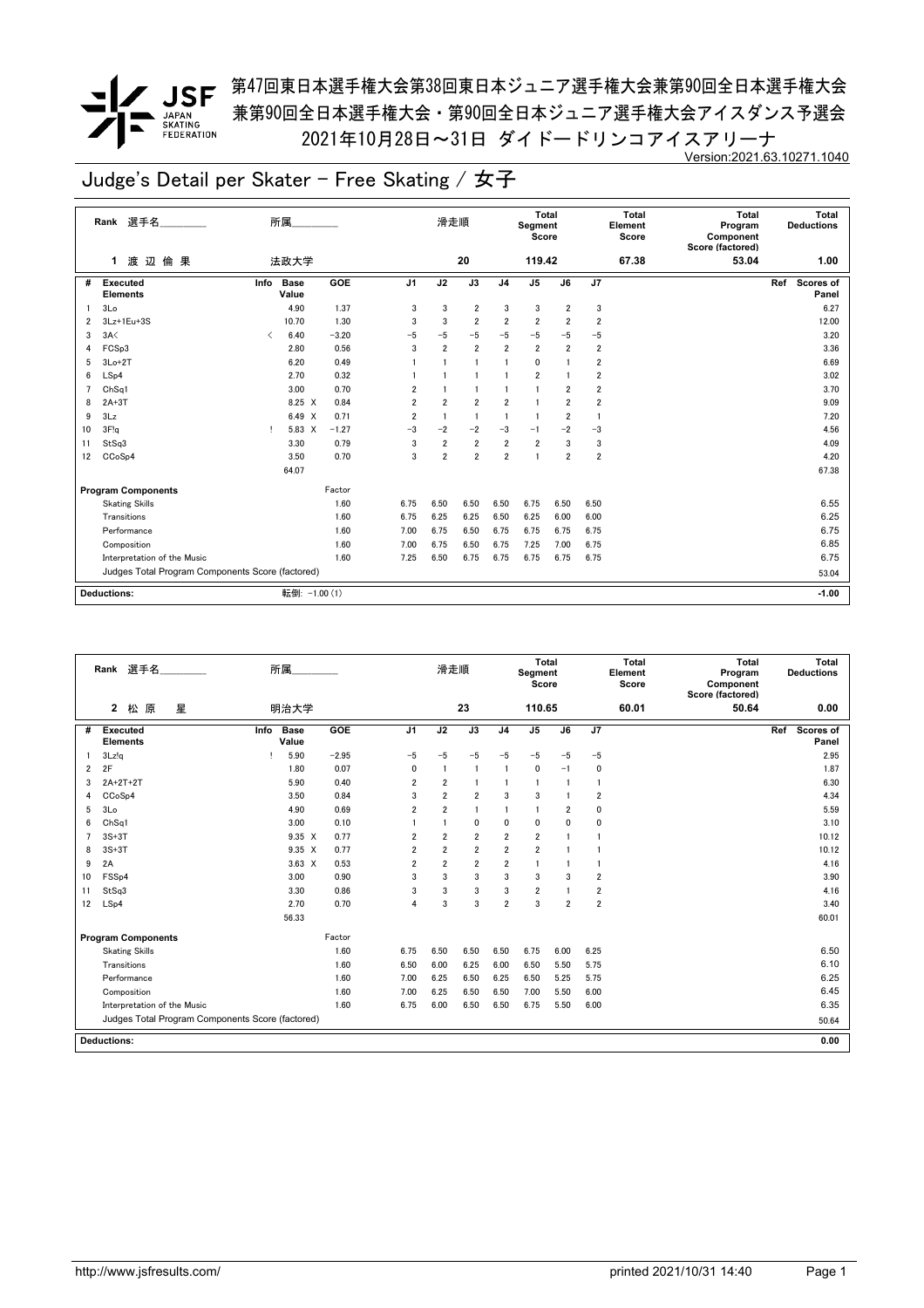*▼* JSF <sup>第47回東日本選手権大会第38回東日本ジュニア選手権大会兼第90回全日本選手権大会</sup> 兼第90回全日本選手権大会・第90回全日本ジュニア選手権大会アイスダンス予選会 2021年10月28日~31日 ダイドードリンコアイスアリーナ Version:2021.63.10271.1040

|    | Rank 選手名                                         |                                          | 所属                   |         |                | 滑走順            |                |                | Total<br>Segment<br>Score |                |                | <b>Total</b><br>Element<br>Score | <b>Total</b><br>Program<br>Component<br>Score (factored) | Total<br><b>Deductions</b> |
|----|--------------------------------------------------|------------------------------------------|----------------------|---------|----------------|----------------|----------------|----------------|---------------------------|----------------|----------------|----------------------------------|----------------------------------------------------------|----------------------------|
|    | 青木祐奈<br>3                                        |                                          | 日本大学                 |         |                |                | 24             |                | 108.48                    |                |                | 52.80                            | 57.68                                                    | 2.00                       |
| #  | Executed<br><b>Elements</b>                      | Info                                     | <b>Base</b><br>Value | GOE     | J <sub>1</sub> | J2             | J3             | J <sub>4</sub> | J <sub>5</sub>            | J6             | J7             |                                  |                                                          | Ref<br>Scores of<br>Panel  |
|    | $3Lz + 2T$                                       |                                          | 7.20                 | 0.59    | 3              | $\overline{1}$ | $\mathbf{1}$   | 1              | $\overline{1}$            | $\mathbf{1}$   | $\mathbf{1}$   |                                  |                                                          | 7.79                       |
| 2  | 2A+1Eu+3F!<                                      |                                          | 8.04                 | $-0.76$ | $-1$           | $-2$           | $-2$           | $-2$           | $-2$                      | $-1$           | $-2$           |                                  |                                                          | 7.28                       |
| 3  | 3F                                               |                                          | 5.30                 | 0.74    |                | $\overline{1}$ | $\overline{2}$ | $\overline{2}$ | $\overline{1}$            | $\overline{2}$ | $\overline{1}$ |                                  |                                                          | 6.04                       |
| 4  | LSp2                                             |                                          | 1.90                 | 0.42    | 3              | $\overline{2}$ | $\overline{2}$ | $\overline{1}$ | $\overline{1}$            | 3              | 3              |                                  |                                                          | 2.32                       |
| 5  | 3S<                                              | $\overline{\left\langle \right\rangle }$ | 3.44                 | $-1.72$ | $-5$           | $-5$           | $-5$           | $-5$           | $-5$                      | $-5$           | $-5$           |                                  |                                                          | 1.72                       |
| 6  | FCSp3                                            |                                          | 2.80                 | 0.50    | $\overline{2}$ | $\overline{2}$ | $\mathbf{1}$   | $\overline{2}$ | $\overline{\mathbf{2}}$   | 3              |                |                                  |                                                          | 3.30                       |
| 7  | 3Lz                                              |                                          | 6.49 X               | 1.18    | $\overline{2}$ | $\overline{2}$ | $\overline{2}$ | $\overline{2}$ | $\overline{\mathbf{2}}$   | $\overline{2}$ |                |                                  |                                                          | 7.67                       |
| 8  | StSq2                                            |                                          | 2.60                 | 0.62    | 3              | $\overline{2}$ | $\overline{2}$ | $\overline{2}$ | $\overline{2}$            | 3              | 3              |                                  |                                                          | 3.22                       |
| 9  | $2Aq+2T$                                         | q                                        | $5.06 \t X$          | $-0.33$ | $\mathbf{0}$   | $-1$           | $-1$           | $-1$           | $-2$                      | $-1$           | $-1$           |                                  |                                                          | 4.73                       |
| 10 | 3Lo<                                             | ✓                                        | 4.31 X               | $-1.96$ | $-5$           | $-5$           | $-5$           | $-5$           | $-5$                      | $-5$           | $-5$           |                                  |                                                          | 2.35                       |
| 11 | CCoSp1V                                          |                                          | 1.50                 | 0.18    | $\overline{2}$ | $\mathbf{1}$   | $\mathbf{1}$   | 1              | $\overline{2}$            |                | 0              |                                  |                                                          | 1.68                       |
| 12 | Ch <sub>Sq1</sub>                                |                                          | 3.00                 | 1.70    | $\overline{4}$ | 3              | 3              | 3              | $\overline{\mathbf{2}}$   | $\overline{4}$ | 4              |                                  |                                                          | 4.70                       |
|    |                                                  |                                          | 51.64                |         |                |                |                |                |                           |                |                |                                  |                                                          | 52.80                      |
|    | <b>Program Components</b>                        |                                          |                      | Factor  |                |                |                |                |                           |                |                |                                  |                                                          |                            |
|    | <b>Skating Skills</b>                            |                                          |                      | 1.60    | 7.75           | 7.00           | 7.00           | 7.00           | 7.25                      | 7.25           | 7.00           |                                  |                                                          | 7.10                       |
|    | Transitions                                      |                                          |                      | 1.60    | 7.50           | 6.50           | 6.75           | 7.00           | 6.75                      | 7.00           | 7.00           |                                  |                                                          | 6.90                       |
|    | Performance                                      |                                          |                      | 1.60    | 7.75           | 6.75           | 7.25           | 7.25           | 7.00                      | 7.50           | 7.25           |                                  |                                                          | 7.25                       |
|    | Composition                                      |                                          |                      | 1.60    | 7.75           | 6.75           | 7.25           | 7.25           | 7.25                      | 7.75           | 7.50           |                                  |                                                          | 7.40                       |
|    | Interpretation of the Music                      |                                          |                      | 1.60    | 8.00           | 6.75           | 7.25           | 7.50           | 7.25                      | 7.50           | 7.50           |                                  |                                                          | 7.40                       |
|    | Judges Total Program Components Score (factored) |                                          |                      |         |                |                |                |                |                           |                |                |                                  |                                                          | 57.68                      |
|    |                                                  |                                          |                      |         |                |                |                |                |                           |                |                |                                  |                                                          |                            |
|    | <b>Deductions:</b>                               |                                          | 転倒: - 2.00 (2)       |         |                |                |                |                |                           |                |                |                                  |                                                          | $-2.00$                    |

|                | 選手名<br>Rank                                      |      | 所属                   |         |                | 滑走順            |                |                | <b>Total</b><br>Segment<br>Score |                |                         | <b>Total</b><br>Element<br>Score | <b>Total</b><br>Program<br>Component<br>Score (factored) | Total<br><b>Deductions</b>       |
|----------------|--------------------------------------------------|------|----------------------|---------|----------------|----------------|----------------|----------------|----------------------------------|----------------|-------------------------|----------------------------------|----------------------------------------------------------|----------------------------------|
|                | 川畑和愛<br>4                                        |      | 早稲田大学                |         |                |                | 22             |                | 106.73                           |                |                         | 48.93                            | 58.80                                                    | 1.00                             |
| #              | Executed<br><b>Elements</b>                      | Info | <b>Base</b><br>Value | GOE     | J <sub>1</sub> | J2             | J3             | J <sub>4</sub> | J <sub>5</sub>                   | J6             | J7                      |                                  |                                                          | <b>Scores of</b><br>Ref<br>Panel |
|                | $3Lz + 2T$                                       |      | 7.20                 | 1.77    | 4              | 3              | 3              | 3              | 3                                | 3              | 3                       |                                  |                                                          | 8.97                             |
| $\overline{2}$ | 2A                                               |      | 3.30                 | 0.79    | 3              | 3              | $\overline{2}$ | $\overline{2}$ | $\overline{2}$                   | $\overline{2}$ | 3                       |                                  |                                                          | 4.09                             |
| 3              | 3S                                               |      | 4.30                 | 0.86    | $\overline{2}$ | $\overline{2}$ | $\overline{2}$ | $\overline{2}$ | $\overline{1}$                   | $\overline{2}$ | $\overline{2}$          |                                  |                                                          | 5.16                             |
| 4              | 3F<                                              | т    | 1.80                 | $-0.76$ | $-4$           | $-3$           | $-4$           | $-5$           | $-4$                             | $-5$           | $-4$                    |                                  |                                                          | 1.04                             |
| 5              | FCS <sub>p4</sub>                                |      | 3.20                 | 0.45    | $\overline{2}$ |                | $\blacksquare$ | $\overline{1}$ | $\overline{1}$                   | $\overline{2}$ | $\overline{2}$          |                                  |                                                          | 3.65                             |
| 6              | 2A<                                              | ≺    | $2.90 \times$        | $-1.32$ | $-5$           | $-5$           | $-5$           | $-5$           | $-5$                             | $-5$           | $-5$                    |                                  |                                                          | 1.58                             |
|                | 3Lzq+2T                                          | a    | 7.92 X               | $-0.59$ | $-1$           | $\mathbf{0}$   | $-1$           | $-1$           | $-2$                             | $-1$           | $-1$                    |                                  |                                                          | 7.33                             |
| 8              | 3Lo<                                             | ✓    | 4.31 X               | $-0.62$ |                | $-1$           | $-2$           | $-2$           | $-2$                             | $-1$           | $-2$                    |                                  |                                                          | 3.69                             |
| 9              | Ch <sub>Sq1</sub>                                |      | 3.00                 | 1.20    | 3              | $\overline{2}$ | $\overline{2}$ | $\overline{2}$ | $\overline{1}$                   | 3              | 3                       |                                  |                                                          | 4.20                             |
| 10             | StSq2                                            |      | 2.60                 | 0.68    | 3              | 3              | 3              | $\overline{2}$ | $\overline{2}$                   | $\overline{2}$ | 4                       |                                  |                                                          | 3.28                             |
| 11             | LSp2                                             |      | 1.90                 | 0.38    | $\overline{2}$ | $\overline{2}$ | $\overline{2}$ | $\overline{2}$ | $\overline{2}$                   | $\overline{2}$ | $\overline{\mathbf{2}}$ |                                  |                                                          | 2.28                             |
| 12             | CCoSp3                                           |      | 3.00                 | 0.66    | 3              | $\overline{2}$ | $\overline{2}$ | 3              | $\overline{2}$                   |                | $\overline{\mathbf{2}}$ |                                  |                                                          | 3.66                             |
|                |                                                  |      | 45.43                |         |                |                |                |                |                                  |                |                         |                                  |                                                          | 48.93                            |
|                | <b>Program Components</b>                        |      |                      | Factor  |                |                |                |                |                                  |                |                         |                                  |                                                          |                                  |
|                | <b>Skating Skills</b>                            |      |                      | 1.60    | 7.75           | 7.50           | 7.50           | 7.75           | 7.25                             | 7.00           | 7.50                    |                                  |                                                          | 7.50                             |
|                | Transitions                                      |      |                      | 1.60    | 7.50           | 7.00           | 7.25           | 7.25           | 6.75                             | 7.00           | 7.25                    |                                  |                                                          | 7.15                             |
|                | Performance                                      |      |                      | 1.60    | 7.50           | 7.50           | 7.50           | 7.00           | 6.75                             | 7.25           | 7.50                    |                                  |                                                          | 7.35                             |
|                | Composition                                      |      |                      | 1.60    | 7.75           | 7.50           | 7.50           | 7.25           | 7.25                             | 7.00           | 7.50                    |                                  |                                                          | 7.40                             |
|                | Interpretation of the Music                      |      |                      | 1.60    | 7.75           | 7.50           | 7.50           | 7.00           | 7.00                             | 7.25           | 7.50                    |                                  |                                                          | 7.35                             |
|                | Judges Total Program Components Score (factored) |      |                      |         |                |                |                |                |                                  |                |                         |                                  |                                                          | 58.80                            |
|                | <b>Deductions:</b>                               |      | 転倒: -1.00 (1)        |         |                |                |                |                |                                  |                |                         |                                  |                                                          | $-1.00$                          |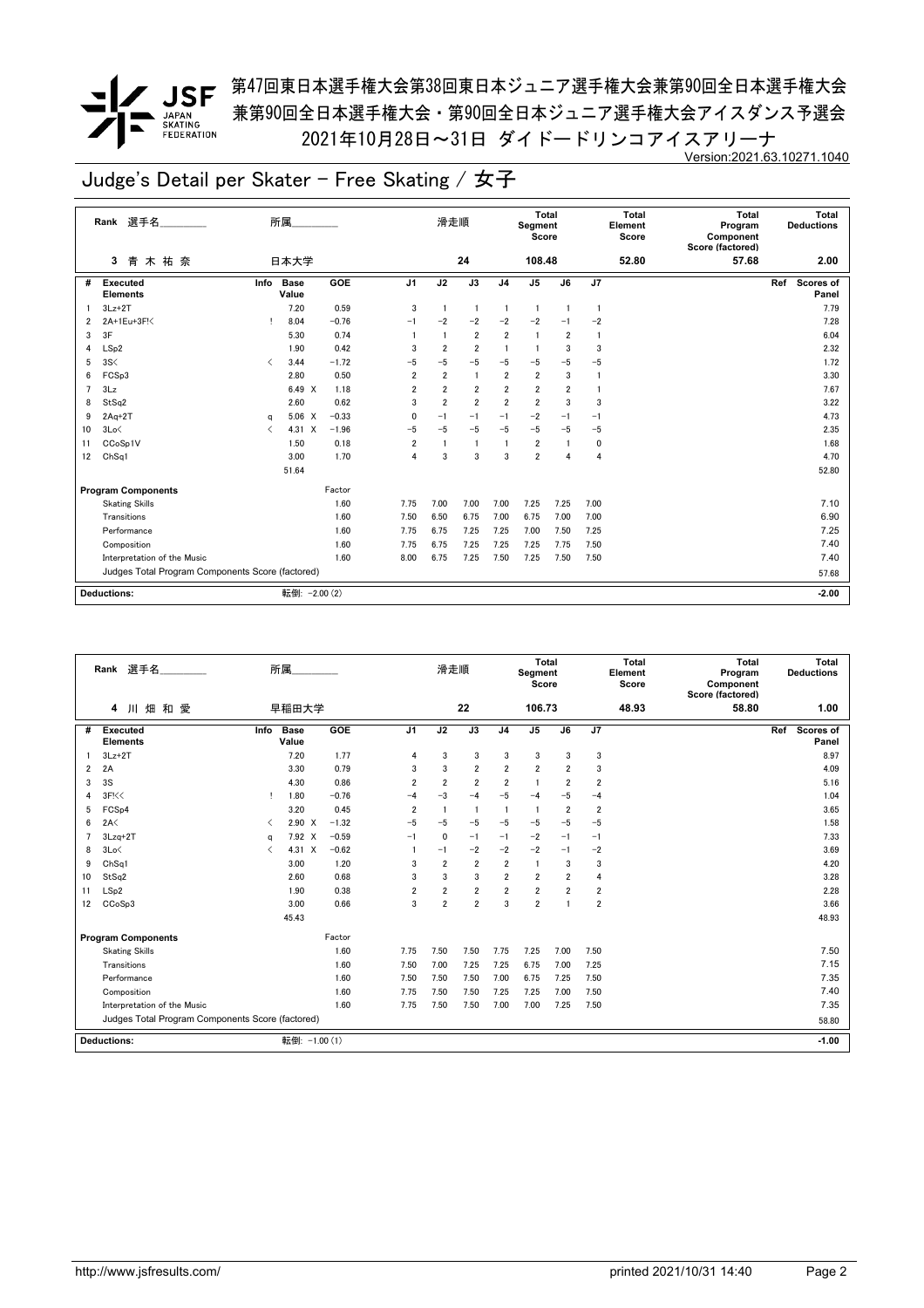

*▼* JSF <sup>第47回東日本選手権大会第38回東日本ジュニア選手権大会兼第90回全日本選手権大会</sup> 兼第90回全日本選手権大会・第90回全日本ジュニア選手権大会アイスダンス予選会 2021年10月28日~31日 ダイドードリンコアイスアリーナ Version:2021.63.10271.1040

|    | Rank 選手名                                         |      | 所属                   |            |                | 滑走順            |                |                | <b>Total</b><br>Segment<br>Score |                |                         | Total<br>Element<br>Score | <b>Total</b><br>Program<br>Component<br>Score (factored) | Total<br><b>Deductions</b> |
|----|--------------------------------------------------|------|----------------------|------------|----------------|----------------|----------------|----------------|----------------------------------|----------------|-------------------------|---------------------------|----------------------------------------------------------|----------------------------|
|    | 真凜<br>田<br>5<br>本                                |      | <b>JAL</b>           |            |                |                | 17             |                | 101.65                           |                |                         | 46.57                     | 56.08                                                    | 1.00                       |
| #  | Executed<br><b>Elements</b>                      | Info | <b>Base</b><br>Value | <b>GOE</b> | J <sub>1</sub> | J2             | J3             | J <sub>4</sub> | J <sub>5</sub>                   | J6             | J7                      |                           |                                                          | Scores of<br>Ref<br>Panel  |
|    | $3Lo+2T$                                         |      | 6.20                 | 0.69       | $\overline{2}$ | $\overline{2}$ | $\overline{2}$ | 1              | $\overline{1}$                   |                | $\mathbf{1}$            |                           |                                                          | 6.89                       |
| 2  | 3F!                                              |      | 5.30                 | $-0.11$    | $-1$           | 0              | $-1$           | 0              | 0                                | $\overline{2}$ | 0                       |                           |                                                          | 5.19                       |
| 3  | Ch <sub>Sq1</sub>                                |      | 3.00                 | 1.00       | $\overline{2}$ | $\overline{2}$ | $\overline{2}$ | $\overline{2}$ | $\overline{1}$                   | $\overline{2}$ | 3                       |                           |                                                          | 4.00                       |
| 4  | 3Sq                                              | q    | 4.30                 | $-2.15$    | $-5$           | $-5$           | $-5$           | $-5$           | $-5$                             | $-5$           | $-5$                    |                           |                                                          | 2.15                       |
| 5  | 2Aq                                              | q    | 3.30                 | $-0.53$    | $\mathbf 0$    | $-1$           | $-2$           | $-2$           | $-2$                             | $-1$           | $-2$                    |                           |                                                          | 2.77                       |
| 6  | FSSp3                                            |      | 2.60                 | 0.26       | 2              | $\mathbf{1}$   | $\mathbf{1}$   | -1             | $\mathbf{1}$                     |                | 1                       |                           |                                                          | 2.86                       |
| 7  | 2Lo                                              |      | 1.87 X               | 0.00       | $\mathbf{0}$   | $\mathbf{0}$   | $\mathbf 0$    | $\mathbf{0}$   | $\mathbf{0}$                     | $\mathbf{0}$   | 0                       |                           |                                                          | 1.87                       |
| 8  | 3F!<+2T                                          |      | 6.09 X               | $-1.10$    | $-2$           | $-3$           | $-3$           | $-3$           | $-1$                             | $-2$           | $-3$                    |                           |                                                          | 4.99                       |
| 9  | 3T < + 1 Eu + 2 S                                | ≺    | 5.68 X               | $-0.60$    | $-1$           | $-1$           | $-2$           | $-2$           | $-2$                             | $-2$           | $-2$                    |                           |                                                          | 5.08                       |
| 10 | StSq2                                            |      | 2.60                 | 0.73       | 3              | $\overline{2}$ | $\overline{2}$ | 3              | 4                                | -1             | 4                       |                           |                                                          | 3.33                       |
| 11 | CCoSp4                                           |      | 3.50                 | 0.70       | $\overline{2}$ | $\overline{2}$ | $\overline{2}$ | 2              | $\overline{\mathbf{2}}$          | 2              | 2                       |                           |                                                          | 4.20                       |
| 12 | LSp4                                             |      | 2.70                 | 0.54       | 3              | $\overline{2}$ | $\overline{2}$ | $\overline{2}$ | $\overline{2}$                   | $\overline{2}$ | $\overline{\mathbf{2}}$ |                           |                                                          | 3.24                       |
|    |                                                  |      | 47.14                |            |                |                |                |                |                                  |                |                         |                           |                                                          | 46.57                      |
|    | <b>Program Components</b>                        |      |                      | Factor     |                |                |                |                |                                  |                |                         |                           |                                                          |                            |
|    | <b>Skating Skills</b>                            |      |                      | 1.60       | 7.50           | 6.75           | 6.75           | 6.75           | 6.75                             | 7.00           | 6.75                    |                           |                                                          | 6.80                       |
|    | Transitions                                      |      |                      | 1.60       | 7.25           | 6.25           | 6.50           | 6.50           | 7.00                             | 7.00           | 6.75                    |                           |                                                          | 6.75                       |
|    | Performance                                      |      |                      | 1.60       | 7.25           | 7.00           | 7.25           | 7.00           | 7.25                             | 7.25           | 7.25                    |                           |                                                          | 7.20                       |
|    | Composition                                      |      |                      | 1.60       | 7.25           | 6.75           | 7.00           | 6.75           | 7.25                             | 7.50           | 7.50                    |                           |                                                          | 7.15                       |
|    | Interpretation of the Music                      |      |                      | 1.60       | 7.25           | 6.75           | 7.00           | 7.25           | 7.25                             | 7.00           | 7.50                    |                           |                                                          | 7.15                       |
|    | Judges Total Program Components Score (factored) |      |                      |            |                |                |                |                |                                  |                |                         |                           |                                                          | 56.08                      |
|    | <b>Deductions:</b>                               |      | 転倒: -1.00 (1)        |            |                |                |                |                |                                  |                |                         |                           |                                                          | $-1.00$                    |

|                | 選手名<br>Rank                                      |      | 所属                   |         |                | 滑走順            |                |                | Total<br>Segment<br>Score |                |                         | <b>Total</b><br>Element<br>Score | <b>Total</b><br>Program<br>Component<br>Score (factored) | <b>Total</b><br><b>Deductions</b> |
|----------------|--------------------------------------------------|------|----------------------|---------|----------------|----------------|----------------|----------------|---------------------------|----------------|-------------------------|----------------------------------|----------------------------------------------------------|-----------------------------------|
|                | 詩 果<br>6<br>吉<br>岡                               |      | 山梨学院大学               |         |                |                | 13             |                | 100.43                    |                |                         | 48.27                            | 52.16                                                    | 0.00                              |
| #              | Executed<br><b>Elements</b>                      | Info | <b>Base</b><br>Value | GOE     | J <sub>1</sub> | J2             | J3             | J <sub>4</sub> | J <sub>5</sub>            | J6             | J7                      |                                  |                                                          | Scores of<br>Ref<br>Panel         |
|                | $3S+2T$                                          |      | 5.60                 | 0.43    | $\overline{2}$ | $\overline{1}$ | $\overline{1}$ | $\overline{1}$ | -1                        | $\mathbf{1}$   | $\overline{1}$          |                                  |                                                          | 6.03                              |
| $\overline{2}$ | 3Lo<<                                            | <<   | 1.70                 | $-0.85$ | $-5$           | $-5$           | $-5$           | $-5$           | $-5$                      | $-5$           | $-5$                    |                                  |                                                          | 0.85                              |
| 3              | $2A+3Tq+2T$                                      | a    | 8.80                 | $-0.42$ | $\mathbf{0}$   | $-1$           | $-1$           | $-1$           | $-1$                      | $-2$           | $-1$                    |                                  |                                                          | 8.38                              |
| 4              | CCoSp4                                           |      | 3.50                 | 0.70    | 3              | $\overline{2}$ | $\overline{2}$ | $\overline{2}$ | $\overline{2}$            | $\overline{2}$ | $\overline{2}$          |                                  |                                                          | 4.20                              |
| 5              | 3Sq                                              | a    | 4.30                 | $-0.69$ | $-1$           | $-1$           | $-1$           | $-2$           | $-2$                      | $-3$           | $-2$                    |                                  |                                                          | 3.61                              |
| 6              | StSq2                                            |      | 2.60                 | 0.52    | 3              | $\overline{2}$ | $\overline{2}$ | $\overline{2}$ | $\mathbf{1}$              | $\overline{2}$ | $\overline{2}$          |                                  |                                                          | 3.12                              |
| 7              | FSSp3                                            |      | 2.60                 | 0.52    | 2              | $\overline{2}$ | $\overline{2}$ | $\overline{2}$ | $\overline{2}$            | $\overline{2}$ | $\overline{2}$          |                                  |                                                          | 3.12                              |
| 8              | 2Lo                                              |      | 1.87 X               | 0.17    | $\overline{2}$ | $\overline{1}$ |                | $\mathbf{1}$   | 1                         | 1              |                         |                                  |                                                          | 2.04                              |
| 9              | 2Lz                                              |      | $2.31 \t X$          | 0.21    |                | $\overline{2}$ |                |                | 1                         |                |                         |                                  |                                                          | 2.52                              |
| 10             | Ch <sub>Sq1</sub>                                |      | 3.00                 | 1.00    | 2              | $\overline{2}$ | 2              | 3              | $\overline{1}$            | $\overline{2}$ | $\overline{\mathbf{2}}$ |                                  |                                                          | 4.00                              |
| 11             | $2Aq+3T$                                         | a    | 8.25 X               | $-0.17$ | 0              | $\mathbf 0$    | $\mathbf 0$    | $\mathbf{0}$   | $-1$                      | $-1$           | $-1$                    |                                  |                                                          | 8.08                              |
| 12             | LSp2                                             |      | 1.90                 | 0.42    | $\overline{2}$ | $\overline{2}$ | 3              | 3              | $\overline{2}$            | $\overline{2}$ | $\overline{\mathbf{2}}$ |                                  |                                                          | 2.32                              |
|                |                                                  |      | 46.43                |         |                |                |                |                |                           |                |                         |                                  |                                                          | 48.27                             |
|                | <b>Program Components</b>                        |      |                      | Factor  |                |                |                |                |                           |                |                         |                                  |                                                          |                                   |
|                | <b>Skating Skills</b>                            |      |                      | 1.60    | 7.00           | 6.50           | 6.50           | 6.50           | 6.25                      | 6.75           | 6.50                    |                                  |                                                          | 6.55                              |
|                | Transitions                                      |      |                      | 1.60    | 6.75           | 6.00           | 6.25           | 6.25           | 6.00                      | 6.75           | 6.00                    |                                  |                                                          | 6.25                              |
|                | Performance                                      |      |                      | 1.60    | 7.00           | 6.50           | 6.75           | 6.50           | 6.00                      | 7.00           | 6.50                    |                                  |                                                          | 6.65                              |
|                | Composition                                      |      |                      | 1.60    | 7.00           | 6.50           | 6.75           | 6.75           | 6.25                      | 6.75           | 6.50                    |                                  |                                                          | 6.65                              |
|                | Interpretation of the Music                      |      |                      | 1.60    | 7.00           | 6.25           | 6.50           | 6.50           | 6.00                      | 6.75           | 6.50                    |                                  |                                                          | 6.50                              |
|                | Judges Total Program Components Score (factored) |      |                      |         |                |                |                |                |                           |                |                         |                                  |                                                          | 52.16                             |
|                | <b>Deductions:</b>                               |      |                      |         |                |                |                |                |                           |                |                         |                                  |                                                          | 0.00                              |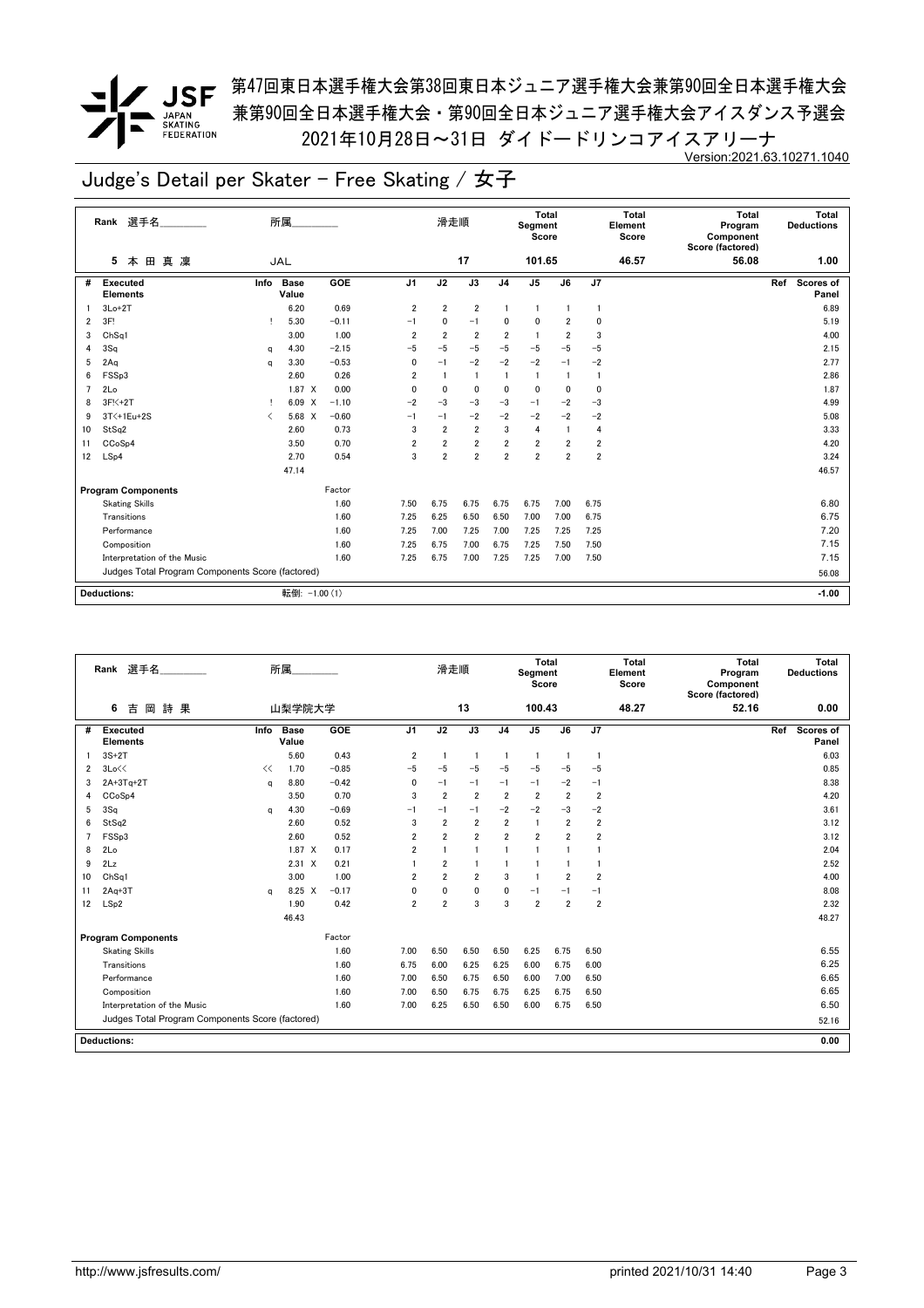### *▼* JSF <sup>第47回東日本選手権大会第38回東日本ジュニア選手権大会兼第90回全日本選手権大会</sup> 兼第90回全日本選手権大会・第90回全日本ジュニア選手権大会アイスダンス予選会 2021年10月28日~31日 ダイドードリンコアイスアリーナ

Version:2021.63.10271.1040

|                | Rank 選手名                                         |                               | 所属                   |         |                | 滑走順            |                |                | <b>Total</b><br>Segment<br>Score |                         |                | <b>Total</b><br>Element<br>Score | <b>Total</b><br>Program<br>Component<br>Score (factored) | Total<br><b>Deductions</b> |
|----------------|--------------------------------------------------|-------------------------------|----------------------|---------|----------------|----------------|----------------|----------------|----------------------------------|-------------------------|----------------|----------------------------------|----------------------------------------------------------|----------------------------|
|                | 7 佐藤伊<br>吹                                       |                               | 明治大学                 |         |                |                | 18             |                | 97.02                            |                         |                | 51.66                            | 45.36                                                    | 0.00                       |
| #              | Executed<br><b>Elements</b>                      | Info                          | <b>Base</b><br>Value | GOE     | J <sub>1</sub> | J2             | J3             | J <sub>4</sub> | J5                               | J6                      | J <sub>7</sub> |                                  |                                                          | Scores of<br>Ref<br>Panel  |
|                | $2A+3T$                                          |                               | 7.50                 | 0.84    | 3              | $\overline{2}$ | $\overline{2}$ | $\overline{2}$ | $\overline{2}$                   | $\overline{\mathbf{2}}$ | $\overline{1}$ |                                  |                                                          | 8.34                       |
| 2              | 3Log                                             | q                             | 4.90                 | $-0.78$ | $-1$           | $-1$           | $-1$           | $-2$           | $-2$                             | $-2$                    | $-2$           |                                  |                                                          | 4.12                       |
| 3              | 3F<                                              |                               | 4.24                 | $-0.85$ | $-2$           | $-2$           | $-2$           | $-2$           | $-2$                             | $-2$                    | $-2$           |                                  |                                                          | 3.39                       |
| 4              | $3S<+2T$                                         | $\overline{\left( \right. }%$ | 4.74                 | $-0.55$ | $-1$           | $-1$           | $-1$           | $-2$           | $-2$                             | $-2$                    | $-2$           |                                  |                                                          | 4.19                       |
| 5              | FCCoSp3                                          |                               | 3.00                 | 0.42    | $\overline{2}$ | $\overline{2}$ | -1             |                | $\overline{2}$                   | $\mathbf{1}$            | 1              |                                  |                                                          | 3.42                       |
| 6              | StSq2                                            |                               | 2.60                 | 0.47    | $\overline{2}$ | $\overline{2}$ | $\overline{2}$ | $\mathbf{1}$   | $\overline{2}$                   | $\overline{2}$          | $\mathbf{1}$   |                                  |                                                          | 3.07                       |
| $\overline{ }$ | 3Tq                                              | a                             | 4.62 $\times$        | $-0.50$ | $-1$           | $-1$           | $-1$           | $-1$           | $-2$                             | $-1$                    | $-2$           |                                  |                                                          | 4.12                       |
| 8              | 2A+2T+2Lo                                        |                               | 6.93 X               | 0.20    |                |                | $\overline{1}$ | 0              | $\mathbf{1}$                     | 0                       | $-2$           |                                  |                                                          | 7.13                       |
| 9              | Ch <sub>Sq1</sub>                                |                               | 3.00                 | 1.10    | 3              | $\overline{2}$ | $\overline{2}$ | $\overline{2}$ | 3                                | $\overline{2}$          | $\overline{1}$ |                                  |                                                          | 4.10                       |
| 10             | 3Sq                                              | a                             | 4.73 X               | $-0.60$ | $-2$           | $-1$           | $-1$           | $-2$           | $\mathbf{1}$                     | $-1$                    | $-2$           |                                  |                                                          | 4.13                       |
| 11             | FSS <sub>p2</sub>                                |                               | 2.30                 | 0.23    | $\overline{1}$ | $\overline{1}$ | $\overline{1}$ | $\mathbf{1}$   | $\overline{2}$                   | -1                      | 1              |                                  |                                                          | 2.53                       |
| 12             | CCoSp3                                           |                               | 3.00                 | 0.12    | $\mathbf{0}$   | $\mathbf{0}$   | 1              | $\mathbf{1}$   | $\mathbf{1}$                     | $\mathbf{0}$            | 0              |                                  |                                                          | 3.12                       |
|                |                                                  |                               | 51.56                |         |                |                |                |                |                                  |                         |                |                                  |                                                          | 51.66                      |
|                | <b>Program Components</b>                        |                               |                      | Factor  |                |                |                |                |                                  |                         |                |                                  |                                                          |                            |
|                | <b>Skating Skills</b>                            |                               |                      | 1.60    | 5.50           | 5.50           | 5.50           | 5.00           | 6.25                             | 6.50                    | 5.50           |                                  |                                                          | 5.65                       |
|                | Transitions                                      |                               |                      | 1.60    | 5.25           | 5.25           | 5.25           | 5.00           | 6.50                             | 6.50                    | 5.25           |                                  |                                                          | 5.50                       |
|                | Performance                                      |                               |                      | 1.60    | 5.50           | 5.50           | 5.50           | 5.00           | 6.75                             | 6.75                    | 5.50           |                                  |                                                          | 5.75                       |
|                | Composition                                      |                               |                      | 1.60    | 5.75           | 5.50           | 5.25           | 5.25           | 6.75                             | 7.00                    | 5.50           |                                  |                                                          | 5.75                       |
|                | Interpretation of the Music                      |                               |                      | 1.60    | 5.75           | 5.25           | 5.25           | 5.25           | 6.50                             | 6.75                    | 5.75           |                                  |                                                          | 5.70                       |
|                | Judges Total Program Components Score (factored) |                               |                      |         |                |                |                |                |                                  |                         |                |                                  |                                                          | 45.36                      |
|                |                                                  |                               |                      |         |                |                |                |                |                                  |                         |                |                                  |                                                          |                            |
|                | <b>Deductions:</b>                               |                               |                      |         |                |                |                |                |                                  |                         |                |                                  |                                                          | 0.00                       |

|                | 選手名<br>Rank                                      | 所属                           |         |                | 滑走順            |                |                | Total<br>Segment<br>Score |                |                | <b>Total</b><br>Element<br>Score | Total<br>Program<br>Component<br>Score (factored) |     | Total<br><b>Deductions</b> |
|----------------|--------------------------------------------------|------------------------------|---------|----------------|----------------|----------------|----------------|---------------------------|----------------|----------------|----------------------------------|---------------------------------------------------|-----|----------------------------|
|                | 8<br>井 上 千 尋                                     | 明治大学                         |         |                |                | 19             |                | 93.70                     |                |                | 44.74                            | 48.96                                             |     | 0.00                       |
| #              | <b>Executed</b><br><b>Elements</b>               | Info<br><b>Base</b><br>Value | GOE     | J <sub>1</sub> | J2             | J3             | J <sub>4</sub> | J <sub>5</sub>            | J6             | J7             |                                  |                                                   | Ref | <b>Scores of</b><br>Panel  |
|                | 2A                                               | 3.30                         | 0.66    | $\overline{2}$ | $\overline{2}$ | $\overline{2}$ | $\overline{2}$ | $\mathbf{1}$              | $\overline{2}$ | $\overline{2}$ |                                  |                                                   |     | 3.96                       |
| 2              | $1Lo+2T$                                         | 1.80                         | $-0.03$ | 0              | 0              | 0              | 0              | $-1$                      | $-1$           | 0              |                                  |                                                   |     | 1.77                       |
| 3              | FCS <sub>p4</sub>                                | 3.20                         | 0.64    | $\overline{1}$ | $\overline{2}$ | $\overline{2}$ | $\overline{2}$ | $\overline{2}$            | $\overline{2}$ | $\overline{2}$ |                                  |                                                   |     | 3.84                       |
| 4              | 3S                                               | 4.30                         | $-0.52$ | $-1$           | $-1$           | $-2$           | $-1$           | $-2$                      | $-1$           | $-1$           |                                  |                                                   |     | 3.78                       |
| 5              | 3T                                               | 4.20                         | 0.67    | 3              |                | $\overline{2}$ | $\overline{2}$ | $\mathbf{1}$              |                | $\overline{2}$ |                                  |                                                   |     | 4.87                       |
| 6              | CCoSp4                                           | 3.50                         | 0.98    | $\overline{2}$ | 3              | 3              | 3              | 3                         | 3              | $\overline{2}$ |                                  |                                                   |     | 4.48                       |
| $\overline{7}$ | 1Lo                                              | $0.55 \quad X$               | $-0.01$ | 0              | 0              | 0              | $\mathbf{0}$   | $-1$                      | $-1$           | 0              |                                  |                                                   |     | 0.54                       |
| 8              | 2A                                               | $3.63 \times$                | $-0.33$ | $-1$           | $-1$           | $-1$           | $-1$           | $-1$                      | $-1$           | $-1$           |                                  |                                                   |     | 3.30                       |
| 9              | StSq3                                            | 3.30                         | 0.86    | $\overline{2}$ | 3              | $\overline{2}$ | $\overline{2}$ | 3                         | 3              | 3              |                                  |                                                   |     | 4.16                       |
| 10             | $3T+2T+1T$                                       | 6.49 X                       | 0.00    | 0              | 0              | 0              | 0              | 0                         | 0              | $-1$           |                                  |                                                   |     | 6.49                       |
| 11             | Ch <sub>Sq1</sub>                                | 3.00                         | 1.20    | 3              | 2              | $\overline{2}$ | 3              | $\overline{2}$            | $\overline{2}$ | 3              |                                  |                                                   |     | 4.20                       |
| 12             | LSp4                                             | 2.70                         | 0.65    | 4              | 2              | $\overline{2}$ | 3              | 3                         | $\mathbf{0}$   | $\overline{2}$ |                                  |                                                   |     | 3.35                       |
|                |                                                  | 39.97                        |         |                |                |                |                |                           |                |                |                                  |                                                   |     | 44.74                      |
|                | <b>Program Components</b>                        |                              | Factor  |                |                |                |                |                           |                |                |                                  |                                                   |     |                            |
|                | <b>Skating Skills</b>                            |                              | 1.60    | 6.00           | 6.25           | 6.00           | 6.00           | 6.50                      | 6.00           | 6.25           |                                  |                                                   |     | 6.10                       |
|                | Transitions                                      |                              | 1.60    | 6.00           | 5.75           | 5.75           | 5.75           | 6.00                      | 6.00           | 6.00           |                                  |                                                   |     | 5.90                       |
|                | Performance                                      |                              | 1.60    | 6.25           | 6.25           | 6.25           | 6.00           | 5.75                      | 6.50           | 6.25           |                                  |                                                   |     | 6.20                       |
|                | Composition                                      |                              | 1.60    | 6.50           | 6.25           | 6.00           | 6.00           | 6.00                      | 6.50           | 6.50           |                                  |                                                   |     | 6.25                       |
|                | Interpretation of the Music                      |                              | 1.60    | 6.25           | 6.00           | 6.00           | 6.25           | 5.75                      | 6.25           | 6.50           |                                  |                                                   |     | 6.15                       |
|                | Judges Total Program Components Score (factored) |                              |         |                |                |                |                |                           |                |                |                                  |                                                   |     | 48.96                      |
|                | <b>Deductions:</b>                               |                              |         |                |                |                |                |                           |                |                |                                  |                                                   |     | 0.00                       |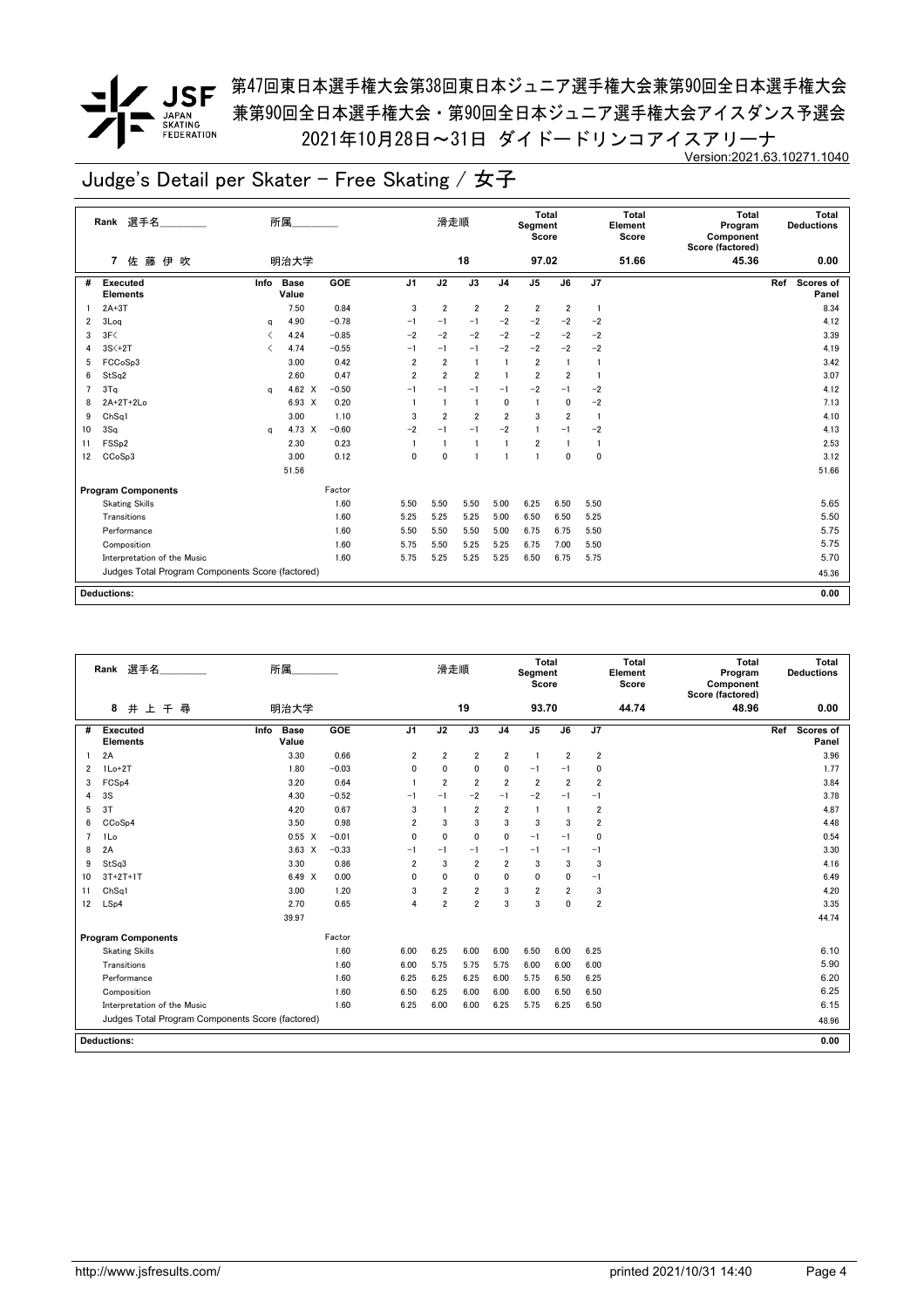

*▼* JSF <sup>第47回東日本選手権大会第38回東日本ジュニア選手権大会兼第90回全日本選手権大会</sup> 兼第90回全日本選手権大会・第90回全日本ジュニア選手権大会アイスダンス予選会 2021年10月28日~31日 ダイドードリンコアイスアリーナ Version:2021.63.10271.1040

|                | Rank 選手名                                         | 所属                           |         |                         | 滑走順            |                |                | <b>Total</b><br>Segment<br>Score |                |                         | Total<br>Element<br>Score | <b>Total</b><br>Program<br>Component<br>Score (factored) | Total<br><b>Deductions</b> |
|----------------|--------------------------------------------------|------------------------------|---------|-------------------------|----------------|----------------|----------------|----------------------------------|----------------|-------------------------|---------------------------|----------------------------------------------------------|----------------------------|
|                | 廣<br>帆香<br>9<br>谷                                | 岩手大学                         |         |                         |                | 21             |                | 90.82                            |                |                         | 50.50                     | 40.32                                                    | 0.00                       |
| #              | <b>Executed</b><br><b>Elements</b>               | Info<br><b>Base</b><br>Value | GOE     | J <sub>1</sub>          | J2             | J3             | J <sub>4</sub> | J <sub>5</sub>                   | J6             | J7                      |                           |                                                          | Scores of<br>Ref<br>Panel  |
|                | $3Lz + 2T$                                       | 7.20                         | 0.59    | $\overline{\mathbf{1}}$ | $\mathbf{1}$   | $\overline{1}$ | 1              | $\mathbf{1}$                     | 2              |                         |                           |                                                          | 7.79                       |
| $\overline{2}$ | 3Lz                                              | 5.90                         | 0.94    | 3                       | $\overline{2}$ | $\overline{2}$ | $\overline{2}$ | 1                                | 0              |                         |                           |                                                          | 6.84                       |
| 3              | 3S                                               | 4.30                         | 0.43    | $\overline{2}$          |                | $\overline{1}$ |                | 0                                |                |                         |                           |                                                          | 4.73                       |
| 4              | LSp4                                             | 2.70                         | 0.54    | 3                       | $\overline{2}$ | $\overline{2}$ | $\overline{2}$ | $\overline{\mathbf{2}}$          | $\overline{2}$ | $\overline{\mathbf{2}}$ |                           |                                                          | 3.24                       |
| 5              | StSq1                                            | 1.80                         | $-0.07$ | 0                       | 0              | 0              | $-1$           | $-1$                             | $-1$           | 0                       |                           |                                                          | 1.73                       |
| 6              | $3T+1T$                                          | 4.60                         | $-0.76$ | $-3$                    | $-2$           | $-2$           | $-2$           | $-2$                             | $-1$           | $-1$                    |                           |                                                          | 3.84                       |
| 7              | FCS <sub>p2</sub>                                | 2.30                         | 0.23    | $\overline{1}$          |                | $\overline{1}$ | $\overline{2}$ | 1                                | $\mathbf{1}$   | $\mathbf{1}$            |                           |                                                          | 2.53                       |
| 8              | 3T                                               | 4.62 X                       | 0.25    | 0                       |                |                |                | 0                                |                | 0                       |                           |                                                          | 4.87                       |
| 9              | 2A+1Eu+2S                                        | $5.61 \t X$                  | 0.20    | $\overline{2}$          | $\mathbf{1}$   | -1             |                | 0                                | 0              | 0                       |                           |                                                          | 5.81                       |
| 10             | Ch <sub>Sq1</sub>                                | 3.00                         | $-0.70$ | $-1$                    | $-2$           | $-1$           | $-2$           | $-2$                             | $-1$           | $-1$                    |                           |                                                          | 2.30                       |
| 11             | 2A                                               | $3.63 \times$                | $-0.66$ | $-1$                    | $-2$           | $-2$           | $-2$           | $-2$                             | $-2$           | $-2$                    |                           |                                                          | 2.97                       |
| 12             | CCoSp4                                           | 3.50                         | 0.35    | $\mathbf 0$             | $\mathbf{1}$   | $\overline{2}$ | $\overline{2}$ | $\mathbf{1}$                     | $\mathbf{0}$   | $\overline{1}$          |                           |                                                          | 3.85                       |
|                |                                                  | 49.16                        |         |                         |                |                |                |                                  |                |                         |                           |                                                          | 50.50                      |
|                | <b>Program Components</b>                        |                              | Factor  |                         |                |                |                |                                  |                |                         |                           |                                                          |                            |
|                | <b>Skating Skills</b>                            |                              | 1.60    | 5.50                    | 5.25           | 5.25           | 5.50           | 5.25                             | 6.00           | 5.25                    |                           |                                                          | 5.35                       |
|                | Transitions                                      |                              | 1.60    | 5.00                    | 4.75           | 4.75           | 5.00           | 4.75                             | 5.25           | 4.75                    |                           |                                                          | 4.85                       |
|                | Performance                                      |                              | 1.60    | 5.00                    | 5.00           | 5.00           | 5.00           | 5.00                             | 5.50           | 5.00                    |                           |                                                          | 5.00                       |
|                | Composition                                      |                              | 1.60    | 5.50                    | 5.00           | 4.75           | 5.25           | 5.00                             | 5.25           | 4.75                    |                           |                                                          | 5.05                       |
|                | Interpretation of the Music                      |                              | 1.60    | 5.00                    | 5.00           | 5.00           | 5.00           | 4.75                             | 5.50           | 4.75                    |                           |                                                          | 4.95                       |
|                | Judges Total Program Components Score (factored) |                              |         |                         |                |                |                |                                  |                |                         |                           |                                                          | 40.32                      |
|                |                                                  |                              |         |                         |                |                |                |                                  |                |                         |                           |                                                          |                            |
|                | Deductions:                                      |                              |         |                         |                |                |                |                                  |                |                         |                           |                                                          | 0.00                       |

|                | 選手名<br>Rank                                      | 所属                           |         |                | 滑走順            |                |                | Total<br>Segment<br>Score |                         |                         | <b>Total</b><br>Element<br>Score | <b>Total</b><br>Program<br>Component<br>Score (factored) | Total<br><b>Deductions</b> |
|----------------|--------------------------------------------------|------------------------------|---------|----------------|----------------|----------------|----------------|---------------------------|-------------------------|-------------------------|----------------------------------|----------------------------------------------------------|----------------------------|
|                | 増<br>10<br>田<br>未夢                               | 東洋大学                         |         |                |                | 16             |                | 85.67                     |                         |                         | 43.27                            | 42.40                                                    | 0.00                       |
| #              | Executed<br><b>Elements</b>                      | Info<br><b>Base</b><br>Value | GOE     | J <sub>1</sub> | J2             | J3             | J <sub>4</sub> | J <sub>5</sub>            | J6                      | J7                      |                                  |                                                          | Ref<br>Scores of<br>Panel  |
|                | $3T+3T$                                          | 8.40                         | $-0.76$ | $-3$           | $-1$           | $-1$           | $-1$           | $-2$                      | $-2$                    | $-3$                    |                                  |                                                          | 7.64                       |
| $\overline{2}$ | $3S+2T$                                          | 5.60                         | $-0.09$ | $-1$           | 0              | 0              | $\mathbf{0}$   | $\mathbf 0$               | 0                       | $-1$                    |                                  |                                                          | 5.51                       |
| 3              | 3Lo<<                                            | 1.70<br><<                   | $-0.85$ | $-5$           | $-5$           | $-5$           | $-5$           | $-5$                      | $-5$                    | $-5$                    |                                  |                                                          | 0.85                       |
| 4              | CCoSp4                                           | 3.50                         | 0.63    | 3              | $\overline{1}$ | $\overline{2}$ | $\overline{1}$ | $\overline{\mathbf{2}}$   | $\overline{\mathbf{2}}$ | $\overline{\mathbf{2}}$ |                                  |                                                          | 4.13                       |
| 5              | StSq2                                            | 2.60                         | 0.36    | $\overline{2}$ |                | $\mathbf{1}$   |                | $\overline{2}$            | $\overline{2}$          |                         |                                  |                                                          | 2.96                       |
| 6              | 2F                                               | 1.80                         | 0.14    | 0              |                | $\mathbf 0$    |                | 1                         |                         |                         |                                  |                                                          | 1.94                       |
| $\overline{7}$ | FSSp3                                            | 2.60                         | 0.21    | $\Omega$       |                | $\overline{1}$ | $\mathbf 0$    | $\overline{1}$            | -1                      |                         |                                  |                                                          | 2.81                       |
| 8              | 1S                                               | 0.44 X                       | $-0.04$ | $-1$           | $-1$           | $-1$           | $-1$           | $-1$                      | $-1$                    | $-1$                    |                                  |                                                          | 0.40                       |
| 9              | 2A+2T+2Lo                                        | 6.93 X                       | 0.20    |                |                | $\mathbf{0}$   | $\mathbf{1}$   | $\overline{1}$            | $\mathbf{0}$            | 0                       |                                  |                                                          | 7.13                       |
| 10             | LSp3                                             | 2.40                         | 0.34    | $\overline{2}$ | $\overline{1}$ | $\overline{2}$ | $\mathbf{1}$   | 0                         |                         | $\overline{2}$          |                                  |                                                          | 2.74                       |
| 11             | ChSa1                                            | 3.00                         | 0.20    |                | $\mathbf{0}$   |                | $\mathbf{1}$   | 0                         | 0                       | 0                       |                                  |                                                          | 3.20                       |
| 12             | 2A                                               | $3.63 \times$                | 0.33    | $\mathbf{0}$   | $\overline{1}$ | $\blacksquare$ | $\overline{1}$ | $\mathbf{1}$              | $\overline{1}$          | $\overline{1}$          |                                  |                                                          | 3.96                       |
|                |                                                  | 42.60                        |         |                |                |                |                |                           |                         |                         |                                  |                                                          | 43.27                      |
|                | <b>Program Components</b>                        |                              | Factor  |                |                |                |                |                           |                         |                         |                                  |                                                          |                            |
|                | <b>Skating Skills</b>                            |                              | 1.60    | 5.25           | 5.25           | 5.25           | 5.50           | 6.00                      | 5.50                    | 5.50                    |                                  |                                                          | 5.40                       |
|                | Transitions                                      |                              | 1.60    | 5.00           | 4.75           | 5.00           | 5.00           | 5.50                      | 5.25                    | 4.75                    |                                  |                                                          | 5.00                       |
|                | Performance                                      |                              | 1.60    | 5.00           | 5.00           | 5.50           | 5.25           | 6.00                      | 6.00                    | 5.25                    |                                  |                                                          | 5.40                       |
|                | Composition                                      |                              | 1.60    | 5.25           | 5.00           | 5.25           | 5.00           | 6.00                      | 6.00                    | 5.00                    |                                  |                                                          | 5.30                       |
|                | Interpretation of the Music                      |                              | 1.60    | 5.25           | 4.75           | 5.25           | 5.25           | 5.75                      | 6.25                    | 5.50                    |                                  |                                                          | 5.40                       |
|                | Judges Total Program Components Score (factored) |                              |         |                |                |                |                |                           |                         |                         |                                  |                                                          | 42.40                      |
|                | <b>Deductions:</b>                               |                              |         |                |                |                |                |                           |                         |                         |                                  |                                                          | 0.00                       |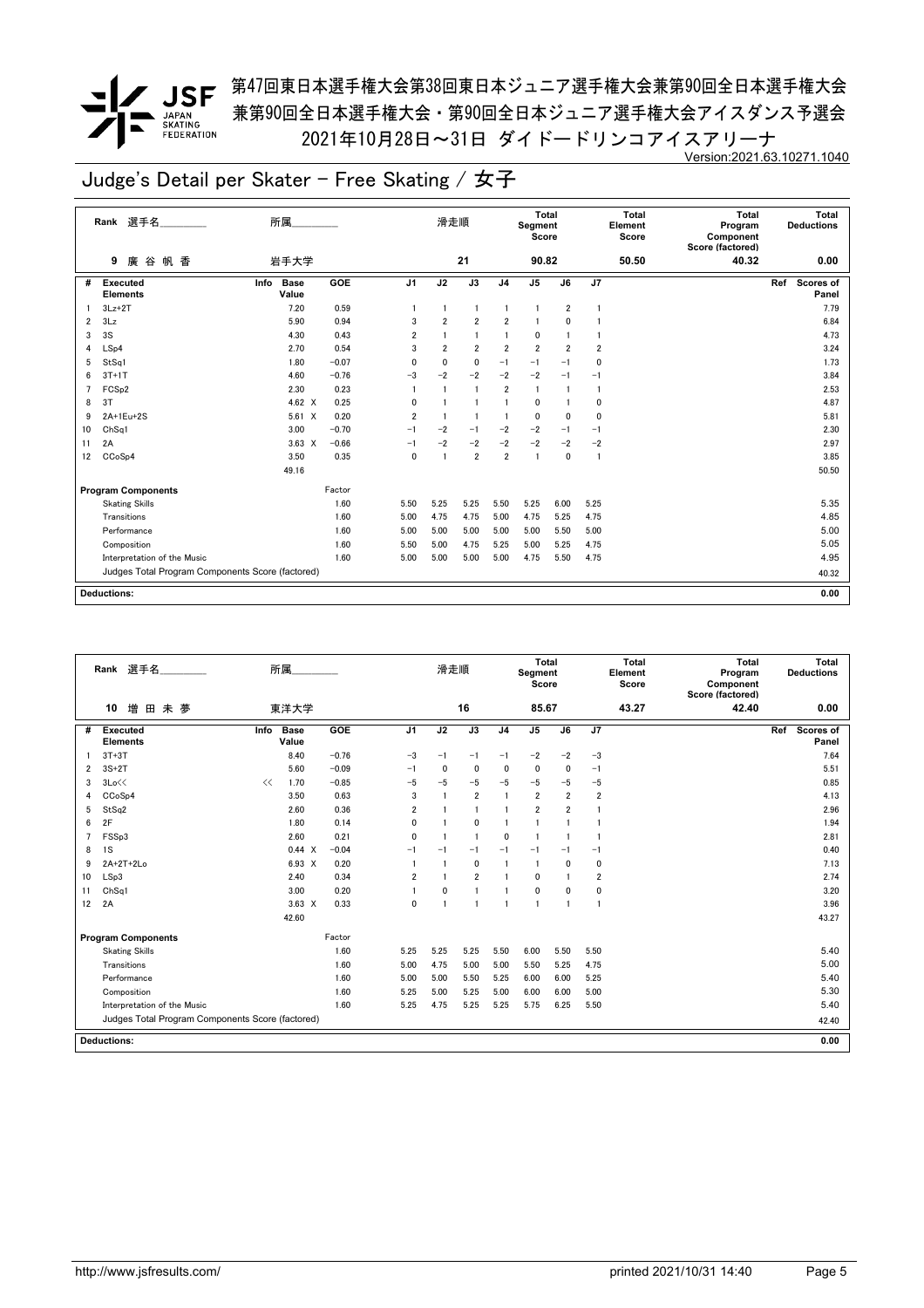*▼* JSF <sup>第47回東日本選手権大会第38回東日本ジュニア選手権大会兼第90回全日本選手権大会</sup> 兼第90回全日本選手権大会・第90回全日本ジュニア選手権大会アイスダンス予選会 2021年10月28日~31日 ダイドードリンコアイスアリーナ Version:2021.63.10271.1040

|                         | Rank 選手名                                         |      | 所属                   |         |                | 滑走順            |                |                | Total<br>Segment<br>Score |                |                | <b>Total</b><br>Element<br>Score | <b>Total</b><br>Program<br>Component<br>Score (factored) | Total<br><b>Deductions</b> |
|-------------------------|--------------------------------------------------|------|----------------------|---------|----------------|----------------|----------------|----------------|---------------------------|----------------|----------------|----------------------------------|----------------------------------------------------------|----------------------------|
|                         | 横谷杏林<br>11                                       |      | 東京歯科大学               |         |                |                | 15             |                | 81.15                     |                |                | 40.95                            | 41.20                                                    | 1.00                       |
| #                       | Executed<br><b>Elements</b>                      | Info | <b>Base</b><br>Value | GOE     | J <sub>1</sub> | J2             | J3             | J <sub>4</sub> | J <sub>5</sub>            | J6             | J7             |                                  |                                                          | Ref<br>Scores of<br>Panel  |
|                         | 3S<                                              |      | 3.44                 | $-1.72$ | $-5$           | $-5$           | $-5$           | $-5$           | $-5$                      | $-5$           | $-5$           |                                  |                                                          | 1.72                       |
| $\overline{\mathbf{2}}$ | $3Tq+2T$                                         | a    | 5.50                 | $-0.84$ | $-3$           | $-2$           | $-2$           | $-2$           | $-2$                      | $-2$           | $-2$           |                                  |                                                          | 4.66                       |
| 3                       | 2Aq                                              | a    | 3.30                 | $-0.86$ | $-3$           | $-2$           | $-2$           | $-3$           | $-2$                      | $-3$           | $-3$           |                                  |                                                          | 2.44                       |
| 4                       | CCoSp4                                           |      | 3.50                 | 0.28    | $\overline{2}$ | $\overline{1}$ | $\overline{1}$ | $\mathbf{1}$   | $\mathbf 0$               | 0              | $\overline{1}$ |                                  |                                                          | 3.78                       |
| 5                       | Ch <sub>Sq1</sub>                                |      | 3.00                 | 0.30    | $\overline{2}$ | $-1$           | $\mathbf{0}$   | $\mathbf{0}$   | $\mathbf{1}$              | $\overline{1}$ | 1              |                                  |                                                          | 3.30                       |
| 6                       | 2A                                               |      | 3.30                 | $-0.20$ | $\mathbf 0$    | $-1$           | $\mathbf{0}$   | $\mathbf{0}$   | $-1$                      | $-1$           | $-1$           |                                  |                                                          | 3.10                       |
| 7                       | $3Sq+2T$                                         | a    | $6.16 \quad X$       | $-0.77$ | $-2$           | $-1$           | $-1$           | $-2$           | $-2$                      | $-2$           | $-2$           |                                  |                                                          | 5.39                       |
| 8                       | StSq2                                            |      | 2.60                 | 0.26    | $\overline{2}$ | $\overline{1}$ | $\overline{1}$ | $\mathbf{1}$   | $\mathbf{1}$              | 0              | $\overline{1}$ |                                  |                                                          | 2.86                       |
| 9                       | 3Tq                                              | a    | 4.62 $\times$        | $-0.84$ | $-1$           | $-2$           | $-2$           | $-3$           | $-2$                      | $-2$           | $-2$           |                                  |                                                          | 3.78                       |
| 10                      | 2F!+2Lo                                          |      | 3.85 X               | $-0.29$ | $-1$           | $-2$           | $-2$           | $-2$           | $-1$                      | $-2$           | $-1$           |                                  |                                                          | 3.56                       |
| 11                      | FSSp4                                            |      | 3.00                 | 0.30    | 0              | $\overline{1}$ | $\overline{1}$ | $\mathbf{1}$   | $\overline{2}$            | $\overline{2}$ | 0              |                                  |                                                          | 3.30                       |
| 12                      | FCCoSp3                                          |      | 3.00                 | 0.06    |                | $\mathbf 0$    | $\mathbf{0}$   | 0              | $-1$                      | 1              | 0              |                                  |                                                          | 3.06                       |
|                         |                                                  |      | 45.27                |         |                |                |                |                |                           |                |                |                                  |                                                          | 40.95                      |
|                         | <b>Program Components</b>                        |      |                      | Factor  |                |                |                |                |                           |                |                |                                  |                                                          |                            |
|                         | <b>Skating Skills</b>                            |      |                      | 1.60    | 5.75           | 5.25           | 5.25           | 5.25           | 5.00                      | 5.50           | 5.00           |                                  |                                                          | 5.25                       |
|                         | Transitions                                      |      |                      | 1.60    | 5.25           | 5.00           | 4.75           | 4.75           | 5.25                      | 5.00           | 4.75           |                                  |                                                          | 4.95                       |
|                         | Performance                                      |      |                      | 1.60    | 5.50           | 5.25           | 5.00           | 4.75           | 5.50                      | 5.25           | 5.25           |                                  |                                                          | 5.25                       |
|                         | Composition                                      |      |                      | 1.60    | 5.50           | 5.00           | 5.00           | 5.00           | 5.50                      | 5.00           | 5.25           |                                  |                                                          | 5.15                       |
|                         | Interpretation of the Music                      |      |                      | 1.60    | 5.25           | 5.00           | 5.00           | 5.00           | 5.25                      | 5.50           | 5.25           |                                  |                                                          | 5.15                       |
|                         | Judges Total Program Components Score (factored) |      |                      |         |                |                |                |                |                           |                |                |                                  |                                                          | 41.20                      |
|                         |                                                  |      |                      |         |                |                |                |                |                           |                |                |                                  |                                                          |                            |
|                         | <b>Deductions:</b>                               |      | 転倒: -1.00 (1)        |         |                |                |                |                |                           |                |                |                                  |                                                          | $-1.00$                    |

|                | 選手名<br>Rank                                      |                               | 所属                   |         |                | 滑走順            |                |                | <b>Total</b><br>Segment<br>Score |                |                | <b>Total</b><br>Element<br>Score | Total<br>Program<br>Component<br>Score (factored) |     | Total<br><b>Deductions</b> |
|----------------|--------------------------------------------------|-------------------------------|----------------------|---------|----------------|----------------|----------------|----------------|----------------------------------|----------------|----------------|----------------------------------|---------------------------------------------------|-----|----------------------------|
|                | 12<br>依<br>田 茉里紗                                 |                               | 日本大学                 |         |                |                | 5              |                | 79.79                            |                |                | 36.87                            | 43.92                                             |     | 1.00                       |
| #              | <b>Executed</b><br><b>Elements</b>               | Info                          | <b>Base</b><br>Value | GOE     | J <sub>1</sub> | J2             | J3             | J <sub>4</sub> | J <sub>5</sub>                   | J6             | J7             |                                  |                                                   | Ref | <b>Scores of</b><br>Panel  |
|                | 3Tq                                              | q                             | 4.20                 | $-0.42$ | $-1$           | $-1$           | $-1$           | $-1$           | $-1$                             | $-1$           | $-2$           |                                  |                                                   |     | 3.78                       |
| 2              | 2F!                                              |                               | 1.80                 | $-0.07$ | 0              | $-1$           | $-1$           | 0              | $-1$                             | $\Omega$       | 0              |                                  |                                                   |     | 1.73                       |
| 3              | $3S<+2T$                                         | ✓                             | 4.74                 | $-0.62$ | $-2$           | $-2$           | $-1$           | $-2$           | $-2$                             | $-1$           | $-2$           |                                  |                                                   |     | 4.12                       |
| 4              | CC <sub>o</sub> S <sub>p</sub> 3                 |                               | 3.00                 | 0.36    | $\overline{2}$ | $\overline{1}$ | -1             |                | $\overline{2}$                   | $\mathbf{1}$   | $\mathbf{1}$   |                                  |                                                   |     | 3.36                       |
| 5              | $3Tq+2T$                                         | a                             | 5.50                 | $-0.76$ | $-1$           | $-2$           | $-2$           | $\mathbf{0}$   | $-2$                             | $-2$           | $-2$           |                                  |                                                   |     | 4.74                       |
| 6              | StSq2                                            |                               | 2.60                 | 0.31    | 3              |                | $\mathbf{1}$   |                | $\overline{1}$                   |                | $\overline{2}$ |                                  |                                                   |     | 2.91                       |
| $\overline{7}$ | 2S                                               |                               | $1.43 \times$        | 0.00    | $\mathbf{0}$   | 0              | $\mathbf{0}$   | $\mathbf{0}$   | 0                                | $\Omega$       | 0              |                                  |                                                   |     | 1.43                       |
| 8              | 2Aq                                              | a                             | $3.63 \times$        | $-0.33$ | $-1$           | $-1$           | $-1$           | $-1$           | $-1$                             | $-1$           | $-1$           |                                  |                                                   |     | 3.30                       |
| 9              | FSS <sub>p4</sub>                                |                               | 3.00                 | 0.24    |                | -1             | $\overline{1}$ | $\mathbf{0}$   | $\overline{1}$                   | $\overline{2}$ | 0              |                                  |                                                   |     | 3.24                       |
| 10             | 2A<                                              | $\overline{\left( \right. }%$ | $2.90 \times$        | $-1.32$ | $-5$           | $-5$           | $-5$           | $-5$           | $-5$                             | $-5$           | $-5$           |                                  |                                                   |     | 1.58                       |
| 11             | LSp3                                             |                               | 2.40                 | 0.38    | $\overline{2}$ | 1              | $\overline{2}$ | $\overline{2}$ | $\overline{1}$                   | 3              | $\mathbf{1}$   |                                  |                                                   |     | 2.78                       |
| 12             | Ch <sub>Sq1</sub>                                |                               | 3.00                 | 0.90    | 2              | $\overline{2}$ | $\overline{2}$ | $\overline{2}$ | -1                               | $\overline{2}$ | $\mathbf{1}$   |                                  |                                                   |     | 3.90                       |
|                |                                                  |                               | 38.20                |         |                |                |                |                |                                  |                |                |                                  |                                                   |     | 36.87                      |
|                | <b>Program Components</b>                        |                               |                      | Factor  |                |                |                |                |                                  |                |                |                                  |                                                   |     |                            |
|                | <b>Skating Skills</b>                            |                               |                      | 1.60    | 5.50           | 5.25           | 5.25           | 5.50           | 5.75                             | 5.50           | 5.25           |                                  |                                                   |     | 5.40                       |
|                | Transitions                                      |                               |                      | 1.60    | 5.25           | 5.00           | 5.00           | 5.25           | 5.25                             | 5.25           | 5.00           |                                  |                                                   |     | 5.15                       |
|                | Performance                                      |                               |                      | 1.60    | 5.75           | 5.50           | 5.50           | 5.50           | 5.50                             | 6.00           | 5.75           |                                  |                                                   |     | 5.60                       |
|                | Composition                                      |                               |                      | 1.60    | 6.00           | 5.50           | 5.50           | 5.50           | 5.75                             | 6.00           | 5.25           |                                  |                                                   |     | 5.65                       |
|                | Interpretation of the Music                      |                               |                      | 1.60    | 5.75           | 5.25           | 5.50           | 5.75           | 5.50                             | 5.75           | 5.75           |                                  |                                                   |     | 5.65                       |
|                | Judges Total Program Components Score (factored) |                               |                      |         |                |                |                |                |                                  |                |                |                                  |                                                   |     | 43.92                      |
|                | <b>Deductions:</b>                               |                               | 転倒: -1.00 (1)        |         |                |                |                |                |                                  |                |                |                                  |                                                   |     | $-1.00$                    |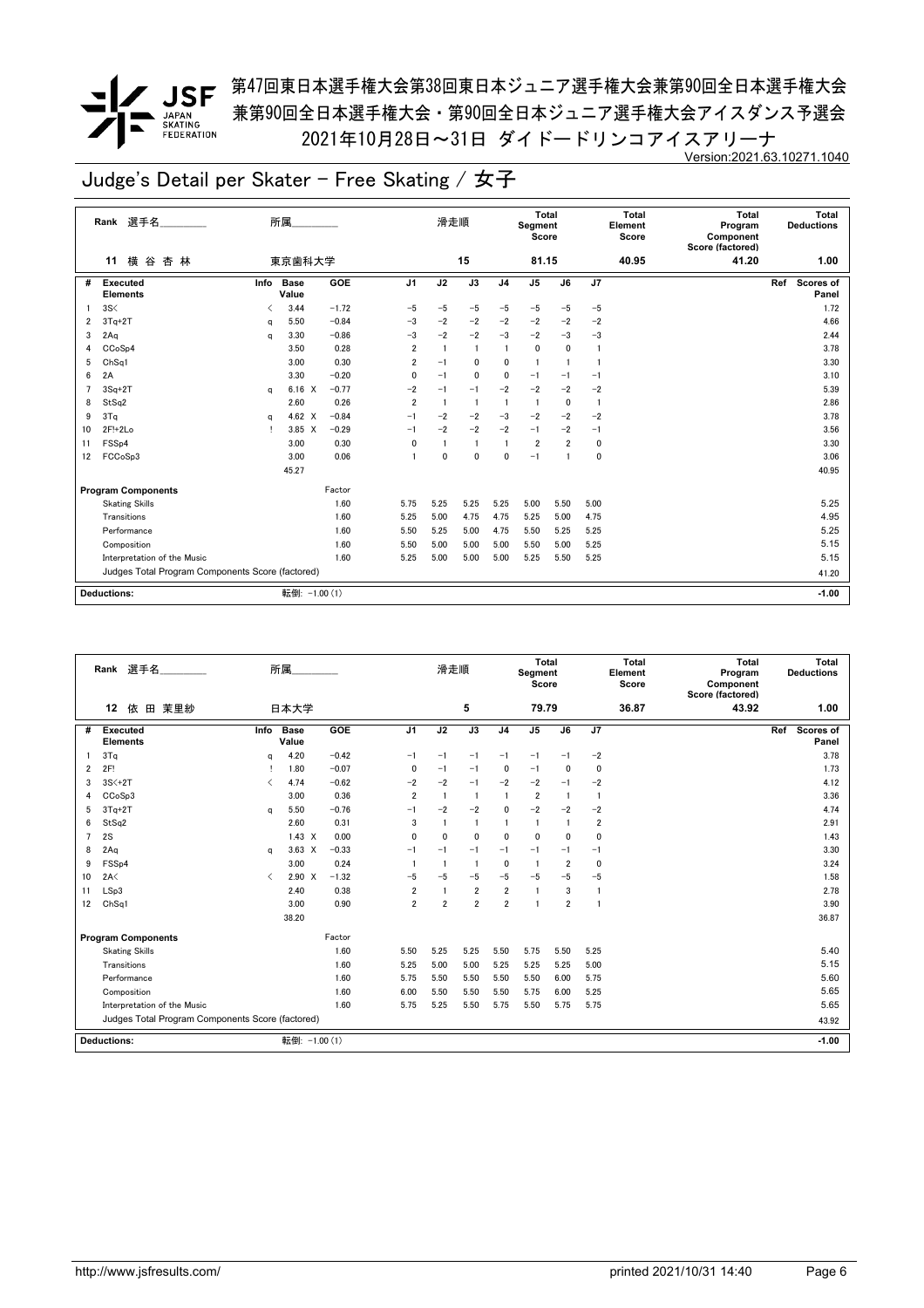### *▼* JSF <sup>第47回東日本選手権大会第38回東日本ジュニア選手権大会兼第90回全日本選手権大会</sup> 兼第90回全日本選手権大会・第90回全日本ジュニア選手権大会アイスダンス予選会 2021年10月28日~31日 ダイドードリンコアイスアリーナ Version:2021.63.10271.1040

|                | Rank 選手名                                         | 所属                                      |               |                | 滑走順          |                |                | Total<br>Segment<br>Score |      |              | Total<br>Element<br>Score | Total<br>Program<br>Component<br>Score (factored) | Total<br><b>Deductions</b> |
|----------------|--------------------------------------------------|-----------------------------------------|---------------|----------------|--------------|----------------|----------------|---------------------------|------|--------------|---------------------------|---------------------------------------------------|----------------------------|
|                | 海津 あすか<br>13                                     | 東洋大学                                    |               |                |              | 14             |                | 79.53                     |      |              | 40.45                     | 40.08                                             | 1.00                       |
| #              | <b>Executed</b><br>Info<br><b>Elements</b>       | <b>Base</b><br>Value                    | GOE           | J <sub>1</sub> | J2           | J3             | J <sub>4</sub> | $\mathsf{J}5$             | J6   | J7           |                           |                                                   | Ref<br>Scores of<br>Panel  |
|                | 3Lz                                              | 4.72<br>≺                               | $-2.36$       | $-5$           | $-5$         | $-5$           | $-5$           | $-5$                      | $-5$ | $-5$         |                           |                                                   | 2.36                       |
| 2              | 3S+2T+2Log                                       | 7.30<br>a                               | $-0.86$       | $-1$           | $-2$         | $-2$           | $-2$           | $-2$                      | $-3$ | $-2$         |                           |                                                   | 6.44                       |
| 3              | $3T+2T$                                          | 5.50                                    | 0.42          | $\mathbf{1}$   |              | $\mathbf{1}$   | 1              | $\overline{1}$            | 0    | $\mathbf{1}$ |                           |                                                   | 5.92                       |
| 4              | FCCoSp2                                          | 2.50                                    | 0.00          | 0              | 0            | $\mathbf 0$    | 0              | 0                         | 0    | 0            |                           |                                                   | 2.50                       |
| 5              | Ch <sub>Sq1</sub>                                | 3.00                                    | 0.10          |                | 0            | $\mathbf 0$    | 0              | $\mathbf{1}$              | $-1$ | 0            |                           |                                                   | 3.10                       |
| 6              | 1A                                               | 1.10                                    | 0.00          | 0              | 0            | 0              | 0              | 0                         | 0    | 0            |                           |                                                   | 1.10                       |
| $\overline{7}$ | 3S<                                              | 3.78 X<br>$\overline{\left( \right. }%$ | $-0.69$       | $-2$           | $-2$         | $-3$           | $-2$           | $-2$                      | $-2$ | $-2$         |                           |                                                   | 3.09                       |
| 8              | FSS <sub>p4</sub>                                | 3.00                                    | 0.24          | $\overline{1}$ | $\mathbf{1}$ | $\overline{1}$ | $\mathbf{1}$   | $\pmb{0}$                 |      | 0            |                           |                                                   | 3.24                       |
| 9              | 3Tq                                              | 4.62 $\times$<br>q                      | $-0.50$       | $-1$           | $-1$         | $\mathbf{1}$   | $-1$           | $-1$                      | $-2$ | $-2$         |                           |                                                   | 4.12                       |
| 10             | 2Aq+2Lo<<<br><<                                  | 4.18 X                                  | $-1.65$       | $-5$           | $-5$         | $-4$           | $-5$           | $-5$                      | $-5$ | $-5$         |                           |                                                   | 2.53                       |
| 11             | StSq2                                            | 2.60                                    | $-0.05$       |                | 0            | $\mathbf 0$    | $\mathbf 0$    | $\mathbf 0$               | $-2$ | $-1$         |                           |                                                   | 2.55                       |
| 12             | CCoSp4                                           | 3.50                                    | 0.00          | $\mathbf 0$    | 0            | $\mathbf 0$    | 1              | 0                         | 0    | $\mathbf 0$  |                           |                                                   | 3.50                       |
|                |                                                  | 45.80                                   |               |                |              |                |                |                           |      |              |                           |                                                   | 40.45                      |
|                | <b>Program Components</b>                        |                                         | Factor        |                |              |                |                |                           |      |              |                           |                                                   |                            |
|                | <b>Skating Skills</b>                            |                                         | 1.60          | 5.25           | 5.00         | 5.25           | 5.25           | 5.75                      | 5.25 | 5.00         |                           |                                                   | 5.20                       |
|                | Transitions                                      |                                         | 1.60          | 4.75           | 4.50         | 4.75           | 4.75           | 5.25                      | 4.75 | 4.75         |                           |                                                   | 4.75                       |
|                | Performance                                      |                                         | 1.60          | 5.25           | 5.00         | 5.25           | 5.00           | 5.50                      | 4.50 | 5.25         |                           |                                                   | 5.15                       |
|                | Composition                                      |                                         | 1.60          | 5.25           | 4.75         | 5.00           | 4.75           | 5.75                      | 4.50 | 5.00         |                           |                                                   | 4.95                       |
|                | Interpretation of the Music                      |                                         | 1.60          | 5.00           | 4.75         | 5.00           | 5.00           | 5.50                      | 4.50 | 5.25         |                           |                                                   | 5.00                       |
|                | Judges Total Program Components Score (factored) |                                         |               |                |              |                |                |                           |      |              |                           |                                                   | 40.08                      |
|                | <b>Deductions:</b>                               |                                         | 転倒: -1.00 (1) |                |              |                |                |                           |      |              |                           |                                                   | $-1.00$                    |
|                |                                                  |                                         |               |                |              |                |                |                           |      |              |                           |                                                   |                            |

|                | 選手名<br>Rank                                      |      | 所属                   |         |                | 滑走順            |              |                | <b>Total</b><br>Segment<br>Score |              |              | <b>Total</b><br>Element<br>Score | Total<br>Program<br>Component<br>Score (factored) | <b>Deductions</b>       | Total |
|----------------|--------------------------------------------------|------|----------------------|---------|----------------|----------------|--------------|----------------|----------------------------------|--------------|--------------|----------------------------------|---------------------------------------------------|-------------------------|-------|
|                | 彩乃<br>14<br>廣<br>田                               |      | 専修大学                 |         |                |                | 11           |                | 79.51                            |              |              | 42.07                            | 37.44                                             |                         | 0.00  |
| #              | <b>Executed</b><br><b>Elements</b>               | Info | <b>Base</b><br>Value | GOE     | J <sub>1</sub> | J2             | J3           | J <sub>4</sub> | J <sub>5</sub>                   | J6           | J7           |                                  |                                                   | <b>Scores of</b><br>Ref | Panel |
|                | $3T+2T$                                          |      | 5.50                 | 0.00    | 0              | 0              | 0            | $\mathbf{0}$   | 0                                | $\mathbf{0}$ | $\mathbf{0}$ |                                  |                                                   |                         | 5.50  |
| $\overline{2}$ | 3S                                               |      | 4.30                 | 0.43    |                |                | 0            |                | $\overline{1}$                   |              | -1           |                                  |                                                   |                         | 4.73  |
| 3              | 3T                                               |      | 4.20                 | 0.08    | 0              |                | $\mathbf 0$  |                | $\mathbf{0}$                     | $\Omega$     | $\mathbf{0}$ |                                  |                                                   |                         | 4.28  |
| 4              | LSp3                                             |      | 2.40                 | 0.19    | 2              | $\overline{2}$ | 1            |                | 0                                | $-1$         | 0            |                                  |                                                   |                         | 2.59  |
| 5              | 2A                                               |      | 3.30                 | 0.00    | 0              | 0              | $\mathbf{0}$ | $\mathbf{0}$   | $-1$                             | $\Omega$     | 0            |                                  |                                                   |                         | 3.30  |
| 6              | FSS <sub>p2</sub>                                |      | 2.30                 | $-0.14$ | 0              | 0              | $-1$         | $-1$           | $-1$                             | $-1$         | 0            |                                  |                                                   |                         | 2.16  |
|                | 3Sq+2Aq+SEQ                                      | a    | 6.69 X               | $-1.72$ | $-4$           | $-4$           | $-4$         | $-4$           | $-4$                             | $-4$         | $-4$         |                                  |                                                   |                         | 4.97  |
| 8              | $2F+2T+2Log$                                     | a    | 5.28 X               | $-0.36$ | $-2$           | $-2$           | $-2$         | $-2$           | $-2$                             | $-3$         | $-2$         |                                  |                                                   |                         | 4.92  |
| 9              | 2Lo                                              |      | 1.87 X               | 0.00    | 0              | $\mathbf{0}$   | 0            | $\mathbf{0}$   | 0                                | $\mathbf{0}$ | 0            |                                  |                                                   |                         | 1.87  |
| 10             | CCoSp3V                                          |      | 2.25                 | 0.00    | 0              | 0              | 0            | 0              | 0                                | 0            | 0            |                                  |                                                   |                         | 2.25  |
| 11             | Ch <sub>Sq1</sub>                                |      | 3.00                 | 0.00    | 0              | 0              | 0            | 0              | 0                                | $\mathbf{0}$ | 0            |                                  |                                                   |                         | 3.00  |
| 12             | StSq2                                            |      | 2.60                 | $-0.10$ |                | $-1$           | 0            | $\mathbf{0}$   | $-1$                             | 0            | $-1$         |                                  |                                                   |                         | 2.50  |
|                |                                                  |      | 43.69                |         |                |                |              |                |                                  |              |              |                                  |                                                   |                         | 42.07 |
|                | <b>Program Components</b>                        |      |                      | Factor  |                |                |              |                |                                  |              |              |                                  |                                                   |                         |       |
|                | <b>Skating Skills</b>                            |      |                      | 1.60    | 5.00           | 4.75           | 4.75         | 4.75           | 4.75                             | 5.50         | 5.00         |                                  |                                                   |                         | 4.85  |
|                | Transitions                                      |      |                      | 1.60    | 4.75           | 4.25           | 4.50         | 4.25           | 4.50                             | 5.00         | 4.50         |                                  |                                                   |                         | 4.50  |
|                | Performance                                      |      |                      | 1.60    | 4.75           | 4.75           | 4.75         | 4.50           | 4.75                             | 4.50         | 5.00         |                                  |                                                   |                         | 4.70  |
|                | Composition                                      |      |                      | 1.60    | 5.25           | 4.75           | 4.50         | 4.50           | 4.75                             | 5.00         | 4.75         |                                  |                                                   |                         | 4.75  |
|                | Interpretation of the Music                      |      |                      | 1.60    | 4.75           | 4.50           | 4.50         | 4.25           | 4.50                             | 4.75         | 5.00         |                                  |                                                   |                         | 4.60  |
|                | Judges Total Program Components Score (factored) |      |                      |         |                |                |              |                |                                  |              |              |                                  |                                                   |                         | 37.44 |
|                | <b>Deductions:</b>                               |      |                      |         |                |                |              |                |                                  |              |              |                                  |                                                   |                         | 0.00  |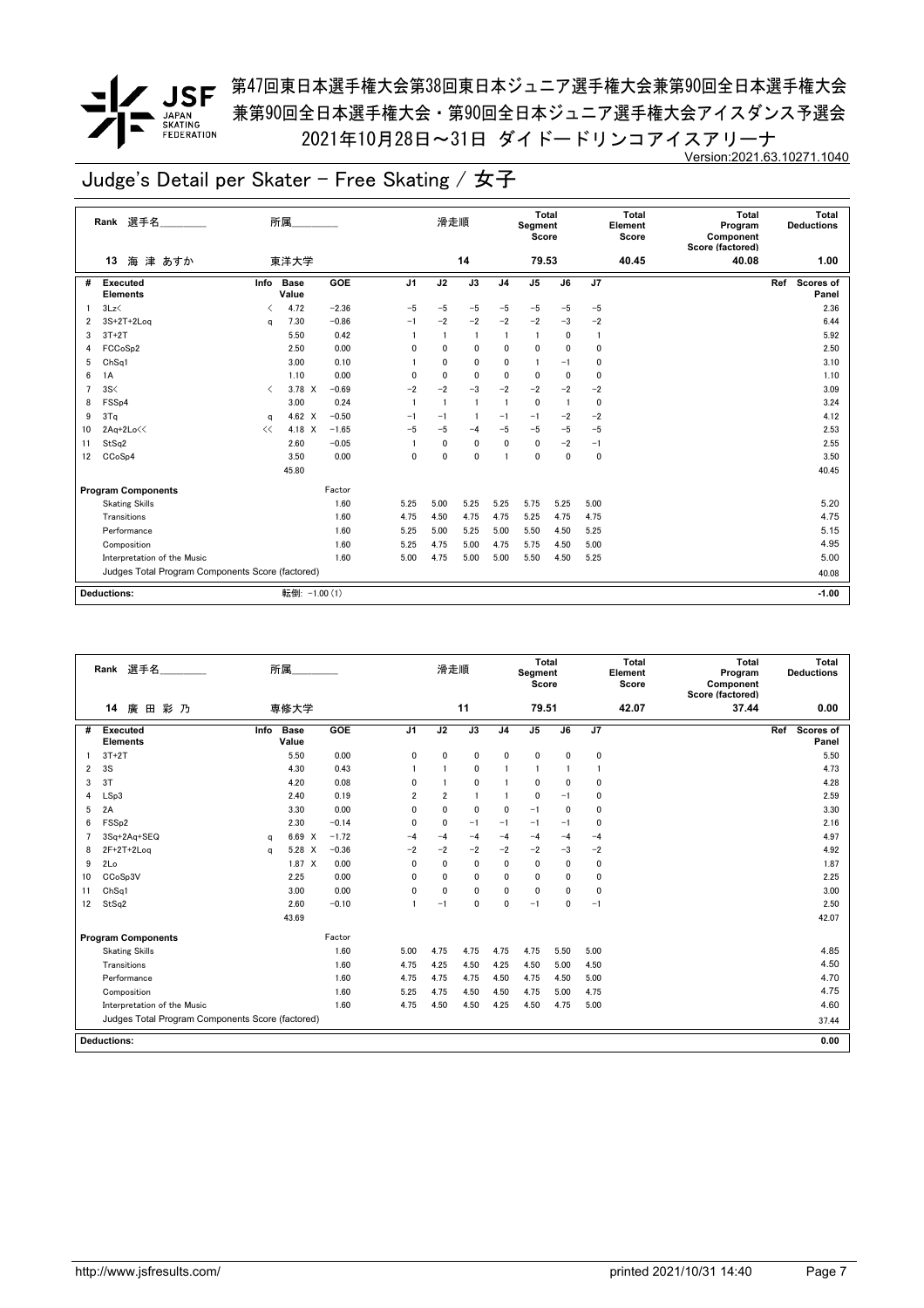# $\begin{array}{c} \nabla \cdot \mathbf{1} & \mathbf{1} & \mathbf{1} & \mathbf{1} & \mathbf{1} \\ \hline \mathbf{1} & \mathbf{1} & \mathbf{1} & \mathbf{1} & \mathbf{1} \\ \mathbf{1} & \mathbf{1} & \mathbf{1} & \mathbf{1} & \mathbf{1} \\ \mathbf{1} & \mathbf{1} & \mathbf{1} & \mathbf{1} & \mathbf{1} \\ \mathbf{1} & \mathbf{1} & \mathbf{1} & \mathbf{1} & \mathbf{1} \\ \mathbf{1} & \mathbf{1} & \mathbf{1} & \mathbf{1} & \$ JAPAN<br>SKATING<br>FEDERATION

### *▼* JSF <sup>第47回東日本選手権大会第38回東日本ジュニア選手権大会兼第90回全日本選手権大会</sup> 兼第90回全日本選手権大会・第90回全日本ジュニア選手権大会アイスダンス予選会 2021年10月28日~31日 ダイドードリンコアイスアリーナ Version:2021.63.10271.1040

|                | 選手名<br>Rank                                      |                          | 所属                   |            |                | 滑走順            |                 |                | Total<br>Segment<br>Score |                 |                | <b>Total</b><br>Element<br>Score | Total<br>Program<br>Component<br>Score (factored) |     | Total<br><b>Deductions</b> |
|----------------|--------------------------------------------------|--------------------------|----------------------|------------|----------------|----------------|-----------------|----------------|---------------------------|-----------------|----------------|----------------------------------|---------------------------------------------------|-----|----------------------------|
|                | 堀見華那<br>15                                       |                          | 明治大学                 |            |                |                | 9               |                | 79.04                     |                 |                | 36.80                            | 42.24                                             |     | 0.00                       |
| #              | Executed<br><b>Elements</b>                      | Info                     | <b>Base</b><br>Value | <b>GOE</b> | J <sub>1</sub> | J2             | $\overline{J3}$ | J <sub>4</sub> | $\overline{J5}$           | $\overline{J6}$ | J7             |                                  |                                                   | Ref | Scores of<br>Panel         |
| -1             | 2Lo                                              |                          | 1.70                 | 0.07       | $\overline{1}$ | -1             | $\mathbf 0$     | $\mathbf{1}$   | 0                         | $-1$            | 0              |                                  |                                                   |     | 1.77                       |
| $\overline{2}$ | 3Lz                                              | $\overline{\phantom{a}}$ | 4.72                 | $-1.23$    | $-2$           | $-3$           | $-3$            | $-4$           | $-2$                      | $-2$            | $-3$           |                                  |                                                   |     | 3.49                       |
| 3              | $3Lo < +2T$                                      | $\overline{\phantom{a}}$ | 5.22                 | $-1.57$    | $-4$           | $-4$           | $-4$            | $-4$           | $-4$                      | $-4$            | $-4$           |                                  |                                                   |     | 3.65                       |
| 4              | CCoSp4                                           |                          | 3.50                 | 0.56       | $\overline{2}$ | $\overline{2}$ | $\overline{1}$  | $\overline{2}$ | $\overline{2}$            | $\overline{1}$  | $\overline{1}$ |                                  |                                                   |     | 4.06                       |
| 5              | 3T                                               |                          | 4.20                 | 0.42       |                |                | $\mathbf{1}$    | 1              | 1                         | 0               |                |                                  |                                                   |     | 4.62                       |
| 6              | Ch <sub>Sq1</sub>                                |                          | 3.00                 | 0.30       |                |                | 0               | 0              | 1                         | 0               |                |                                  |                                                   |     | 3.30                       |
| $\overline{7}$ | FSSp3                                            |                          | 2.60                 | 0.26       |                |                | $\overline{1}$  | 1              | 1                         |                 |                |                                  |                                                   |     | 2.86                       |
| 8              | $2Aq+1Eu+2S$                                     | a                        | $5.61 \t X$          | $-0.66$    | $-1$           | $-2$           | $-2$            | $-2$           | $-2$                      | $-3$            | $-2$           |                                  |                                                   |     | 4.95                       |
| 9              | 1S                                               |                          | 0.44 X               | $-0.20$    | $-5$           | $-5$           | $-5$            | $-5$           | $-5$                      | $-5$            | $-4$           |                                  |                                                   |     | 0.24                       |
| 10             | $2T+1A+SEQ$                                      |                          | $2.11 \times$        | $-0.10$    | $-2$           | 0              | $\mathbf 0$     | $-1$           | $-1$                      | $-2$            | 0              |                                  |                                                   |     | 2.01                       |
| 11             | StSq2                                            |                          | 2.60                 | 0.47       | $\overline{2}$ | $\overline{2}$ | $\overline{2}$  | 2              |                           |                 | $\overline{2}$ |                                  |                                                   |     | 3.07                       |
| 12             | LSp3                                             |                          | 2.40                 | 0.38       | $\overline{2}$ |                | $\overline{2}$  | $\overline{2}$ | $\overline{2}$            | $\mathbf{0}$    |                |                                  |                                                   |     | 2.78                       |
|                |                                                  |                          | 38.10                |            |                |                |                 |                |                           |                 |                |                                  |                                                   |     | 36.80                      |
|                | <b>Program Components</b>                        |                          |                      | Factor     |                |                |                 |                |                           |                 |                |                                  |                                                   |     |                            |
|                | <b>Skating Skills</b>                            |                          |                      | 1.60       | 5.00           | 5.50           | 5.50            | 5.50           | 5.50                      | 5.25            | 5.75           |                                  |                                                   |     | 5.45                       |
|                | Transitions                                      |                          |                      | 1.60       | 4.75           | 5.00           | 5.25            | 5.00           | 5.00                      | 4.75            | 5.25           |                                  |                                                   |     | 5.00                       |
|                | Performance                                      |                          |                      | 1.60       | 5.00           | 5.50           | 5.50            | 5.00           | 5.25                      | 5.25            | 5.50           |                                  |                                                   |     | 5.30                       |
|                | Composition                                      |                          |                      | 1.60       | 5.25           | 5.50           | 5.50            | 5.25           | 5.50                      | 5.25            | 5.50           |                                  |                                                   |     | 5.40                       |
|                | Interpretation of the Music                      |                          |                      | 1.60       | 5.00           | 5.25           | 5.25            | 5.25           | 5.50                      | 5.00            | 5.75           |                                  |                                                   |     | 5.25                       |
|                | Judges Total Program Components Score (factored) |                          |                      |            |                |                |                 |                |                           |                 |                |                                  |                                                   |     | 42.24                      |
|                |                                                  |                          |                      |            |                |                |                 |                |                           |                 |                |                                  |                                                   |     |                            |
|                | <b>Deductions:</b>                               |                          |                      |            |                |                |                 |                |                           |                 |                |                                  |                                                   |     | 0.00                       |

|                | 選手名<br>Rank                                      |                               | 所属                   |         |                | 滑走順          |              |                | <b>Total</b><br>Segment<br>Score |              |              | <b>Total</b><br>Element<br>Score | <b>Total</b><br>Program<br>Component<br>Score (factored) | Total<br><b>Deductions</b> |
|----------------|--------------------------------------------------|-------------------------------|----------------------|---------|----------------|--------------|--------------|----------------|----------------------------------|--------------|--------------|----------------------------------|----------------------------------------------------------|----------------------------|
|                | 田直美<br>16<br>村                                   |                               | 日本大学                 |         |                |              | 7            |                | 77.40                            |              |              | 40.44                            | 36.96                                                    | 0.00                       |
| #              | Executed<br><b>Elements</b>                      | Info                          | <b>Base</b><br>Value | GOE     | J <sub>1</sub> | J2           | J3           | J <sub>4</sub> | J <sub>5</sub>                   | J6           | J7           |                                  |                                                          | Scores of<br>Ref<br>Panel  |
|                | $3T+2T$                                          |                               | 5.50                 | 0.00    |                | 0            | $\mathbf 0$  | 0              | 0                                | 0            | $\mathbf 0$  |                                  |                                                          | 5.50                       |
| 2              | $3Sq+2T$                                         | q                             | 5.60                 | $-0.86$ | $-1$           | $-2$         | $-2$         | $-2$           | $-2$                             | $-2$         | $-2$         |                                  |                                                          | 4.74                       |
| 3              | 3T<                                              | $\overline{\left( \right. }%$ | 3.36                 | $-0.74$ | $-2$           | $-1$         | $-2$         | $-3$           | $-2$                             | $-3$         | $-2$         |                                  |                                                          | 2.62                       |
| 4              | FCSp3                                            |                               | 2.80                 | 0.06    | 0              | $\mathbf{0}$ | $\mathbf{0}$ |                | -1                               | 0            | $\mathbf 0$  |                                  |                                                          | 2.86                       |
| 5              | 3S<                                              | $\overline{\left( \right. }%$ | 3.44                 | $-1.03$ | $-2$           | $-3$         | $-3$         | $-3$           | $-3$                             | $-4$         | $-3$         |                                  |                                                          | 2.41                       |
| 6              | 2A                                               |                               | $3.63 \times$        | 0.07    | 0              |              | $\mathbf{0}$ |                | $\mathbf 0$                      | 0            | $\mathbf 0$  |                                  |                                                          | 3.70                       |
| $\overline{7}$ | 2A                                               |                               | $3.63 \times$        | 0.00    | $-1$           | 0            | $\mathbf{0}$ | $\mathbf{0}$   | $\mathbf{0}$                     | $\mathbf{0}$ | 0            |                                  |                                                          | 3.63                       |
| 8              | LSp1                                             |                               | 1.50                 | 0.09    |                |              |              | $\mathbf{0}$   | $\overline{1}$                   | $\mathbf{0}$ | $\mathbf 0$  |                                  |                                                          | 1.59                       |
| 9              | ChSa1                                            |                               | 3.00                 | 0.30    |                |              | $\mathbf{0}$ | $\mathbf{0}$   |                                  |              | 0            |                                  |                                                          | 3.30                       |
| 10             | StSq2                                            |                               | 2.60                 | 0.21    |                |              |              | -1             | -1                               | $\Omega$     | $\mathbf 0$  |                                  |                                                          | 2.81                       |
| 11             | 2F+1Eu+2S                                        |                               | $3.96 \times$        | $-0.04$ | 0              | 0            | $\mathbf{0}$ | $-1$           |                                  | $-1$         | 0            |                                  |                                                          | 3.92                       |
| 12             | CC <sub>o</sub> S <sub>p</sub> 3                 |                               | 3.00                 | 0.36    | 2              | 1            |              | $\overline{2}$ | $\mathbf{1}$                     | -1           | $\mathbf{0}$ |                                  |                                                          | 3.36                       |
|                |                                                  |                               | 42.02                |         |                |              |              |                |                                  |              |              |                                  |                                                          | 40.44                      |
|                | <b>Program Components</b>                        |                               |                      | Factor  |                |              |              |                |                                  |              |              |                                  |                                                          |                            |
|                | <b>Skating Skills</b>                            |                               |                      | 1.60    | 4.75           | 4.75         | 4.50         | 4.50           | 4.75                             | 5.00         | 4.75         |                                  |                                                          | 4.70                       |
|                | Transitions                                      |                               |                      | 1.60    | 4.25           | 4.25         | 4.00         | 4.25           | 4.50                             | 4.75         | 4.50         |                                  |                                                          | 4.35                       |
|                | Performance                                      |                               |                      | 1.60    | 4.50           | 5.00         | 4.50         | 4.50           | 4.50                             | 5.00         | 4.50         |                                  |                                                          | 4.60                       |
|                | Composition                                      |                               |                      | 1.60    | 4.75           | 4.75         | 4.50         | 4.50           | 4.75                             | 5.25         | 4.75         |                                  |                                                          | 4.70                       |
|                | Interpretation of the Music                      |                               |                      | 1.60    | 4.75           | 4.75         | 4.75         | 4.75           | 4.50                             | 4.75         | 4.75         |                                  |                                                          | 4.75                       |
|                | Judges Total Program Components Score (factored) |                               |                      |         |                |              |              |                |                                  |              |              |                                  |                                                          | 36.96                      |
|                | <b>Deductions:</b>                               |                               |                      |         |                |              |              |                |                                  |              |              |                                  |                                                          | 0.00                       |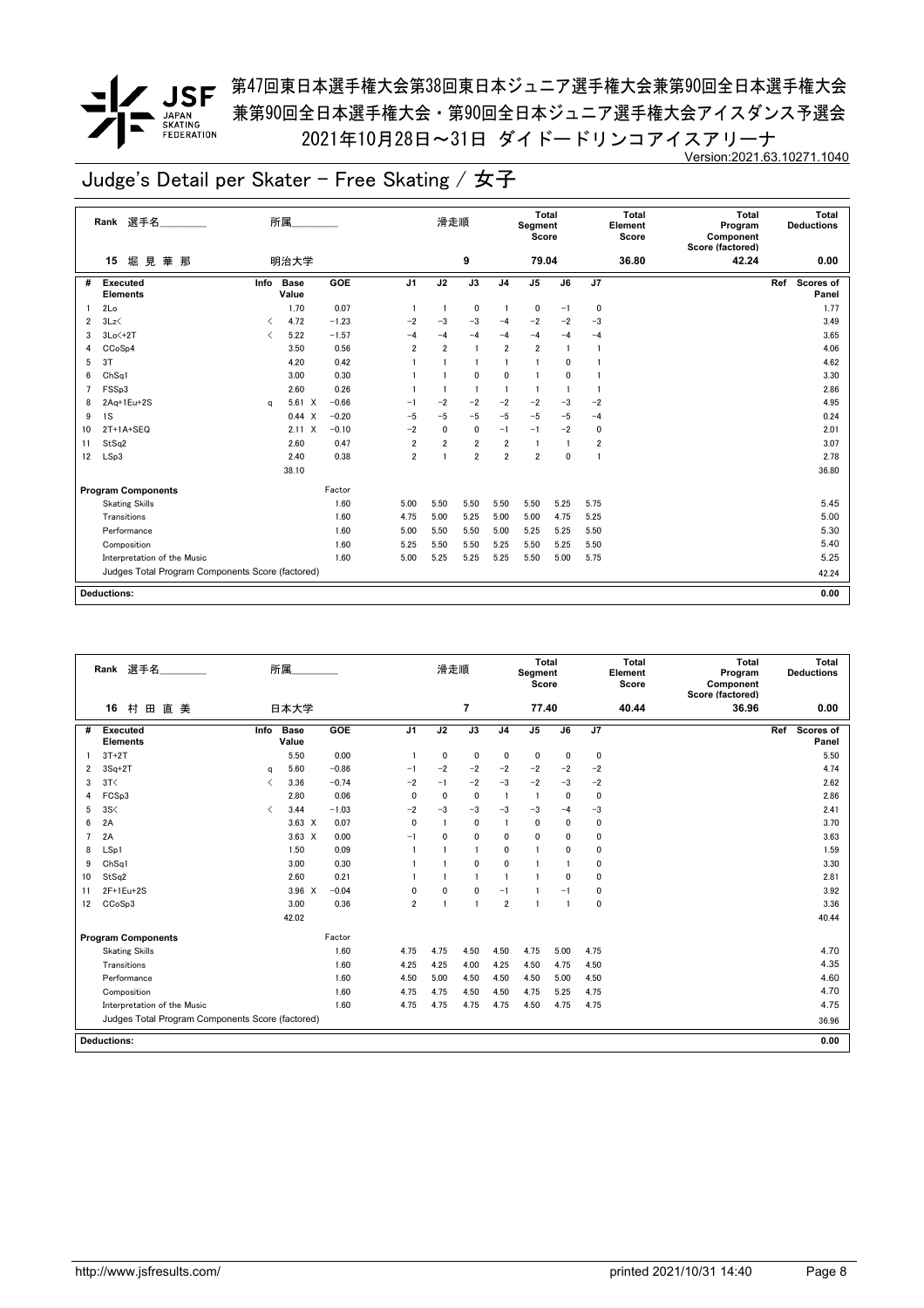

*▼* JSF <sup>第47回東日本選手権大会第38回東日本ジュニア選手権大会兼第90回全日本選手権大会</sup> 兼第90回全日本選手権大会・第90回全日本ジュニア選手権大会アイスダンス予選会 2021年10月28日~31日 ダイドードリンコアイスアリーナ Version:2021.63.10271.1040

|    | Rank 選手名                                         |                                          | 所属                   |         |                | 滑走順            |                |                | Total<br>Segment<br>Score |                |                         | Total<br>Element<br>Score | <b>Total</b><br>Program<br>Component<br>Score (factored) | Total<br><b>Deductions</b> |
|----|--------------------------------------------------|------------------------------------------|----------------------|---------|----------------|----------------|----------------|----------------|---------------------------|----------------|-------------------------|---------------------------|----------------------------------------------------------|----------------------------|
|    | 浦 向日葵<br>17<br>Ξ                                 |                                          | 宮城FSC                |         |                |                | 8              |                | 76.84                     |                |                         | 36.56                     | 41.28                                                    | 1.00                       |
| #  | Executed<br><b>Elements</b>                      | Info                                     | Base<br>Value        | GOE     | J <sub>1</sub> | J2             | J3             | J <sub>4</sub> | J <sub>5</sub>            | J6             | J7                      |                           |                                                          | Ref<br>Scores of<br>Panel  |
|    | 2A                                               |                                          | 3.30                 | 0.66    | $\overline{2}$ | $\overline{2}$ | $\overline{2}$ | $\overline{2}$ | -1                        | $\overline{2}$ | $\overline{2}$          |                           |                                                          | 3.96                       |
| 2  | 3Log+1Eu+2S                                      | q                                        | 6.70                 | $-0.78$ | $-2$           | $-1$           | $-1$           | $-2$           | $-1$                      | $-2$           | $-2$                    |                           |                                                          | 5.92                       |
| 3  | 2S                                               |                                          | 1.30                 | 0.00    | $\mathbf{0}$   | $\mathbf{1}$   | 0              | 0              | 0                         | 0              | 0                       |                           |                                                          | 1.30                       |
| 4  | FCC <sub>o</sub> S <sub>p4</sub>                 |                                          | 3.50                 | 0.98    | 3              | 3              | 3              | 3              | $\overline{2}$            | 3              | $\overline{\mathbf{2}}$ |                           |                                                          | 4.48                       |
| 5  | 3Lo<                                             | $\overline{\left\langle \right\rangle }$ | 3.92                 | $-0.78$ | -2             | $-2$           | $-1$           | $-2$           | $-2$                      | $-3$           | $-2$                    |                           |                                                          | 3.14                       |
| 6  | CC <sub>o</sub> S <sub>p</sub> 3                 |                                          | 3.00                 | 0.78    | 3              | 3              | 3              | 3              | $\overline{2}$            | $\overline{2}$ | $\overline{2}$          |                           |                                                          | 3.78                       |
|    | 2F!                                              |                                          | $1.98 \times$        | $-0.90$ | $-5$           | $-5$           | $-5$           | $-5$           | $-5$                      | $-5$           | $-5$                    |                           |                                                          | 1.08                       |
| 8  | 2F!+2T                                           |                                          | 3.41<br>$\mathsf{X}$ | $-0.18$ | $-1$           | $-1$           | $-1$           | 0              | $-1$                      | $-1$           | $-1$                    |                           |                                                          | 3.23                       |
| 9  | StSq1                                            |                                          | 1.80                 | $-0.43$ | $\mathbf 0$    | $-3$           | $-3$           | $-3$           | $-4$                      | $-2$           | $-1$                    |                           |                                                          | 1.37                       |
| 10 | 2S*+2T                                           | $\ast$                                   | $1.43 \times$        | 0.08    | 2              | $\mathbf{1}$   | $\overline{1}$ |                | 0                         | 0              | $\mathbf 0$             |                           |                                                          | 1.51                       |
| 11 | Ch <sub>Sq1</sub>                                |                                          | 3.00                 | 0.50    | $\overline{2}$ | $\overline{2}$ |                |                | 0                         | 0              |                         |                           |                                                          | 3.50                       |
| 12 | LSp4                                             |                                          | 2.70                 | 0.59    | $\overline{4}$ | $\overline{2}$ | $\overline{2}$ | $\overline{2}$ | 3                         | $\overline{2}$ |                         |                           |                                                          | 3.29                       |
|    |                                                  |                                          | 36.04                |         |                |                |                |                |                           |                |                         |                           |                                                          | 36.56                      |
|    | <b>Program Components</b>                        |                                          |                      | Factor  |                |                |                |                |                           |                |                         |                           |                                                          |                            |
|    | <b>Skating Skills</b>                            |                                          |                      | 1.60    | 5.25           | 5.50           | 5.00           | 5.00           | 5.25                      | 5.50           | 5.25                    |                           |                                                          | 5.25                       |
|    | Transitions                                      |                                          |                      | 1.60    | 5.00           | 5.00           | 4.75           | 4.50           | 5.00                      | 5.00           | 5.00                    |                           |                                                          | 4.95                       |
|    | Performance                                      |                                          |                      | 1.60    | 5.25           | 5.50           | 5.25           | 4.75           | 5.25                      | 4.75           | 5.25                    |                           |                                                          | 5.15                       |
|    | Composition                                      |                                          |                      | 1.60    | 5.25           | 5.25           | 5.00           | 4.75           | 5.50                      | 5.25           | 5.25                    |                           |                                                          | 5.20                       |
|    | Interpretation of the Music                      |                                          |                      | 1.60    | 5.25           | 5.25           | 5.25           | 4.75           | 5.50                      | 5.00           | 5.50                    |                           |                                                          | 5.25                       |
|    | Judges Total Program Components Score (factored) |                                          |                      |         |                |                |                |                |                           |                |                         |                           |                                                          | 41.28                      |
|    | <b>Deductions:</b>                               |                                          | 転倒: -1.00 (1)        |         |                |                |                |                |                           |                |                         |                           |                                                          | $-1.00$                    |

|                | 選手名<br>Rank                                      |                               | 所属                   |         |                | 滑走順                     |                |                | Total<br>Segment<br>Score |                |                | <b>Total</b><br>Element<br>Score | <b>Total</b><br>Program<br>Component<br>Score (factored) | Total<br><b>Deductions</b> |
|----------------|--------------------------------------------------|-------------------------------|----------------------|---------|----------------|-------------------------|----------------|----------------|---------------------------|----------------|----------------|----------------------------------|----------------------------------------------------------|----------------------------|
|                | 18<br>佐上<br>黎                                    |                               | 法政大学                 |         |                |                         | 12             |                | 72.47                     |                |                | 29.39                            | 44.08                                                    | 1.00                       |
| #              | Executed<br><b>Elements</b>                      | Info                          | <b>Base</b><br>Value | GOE     | J <sub>1</sub> | J2                      | J3             | J <sub>4</sub> | J <sub>5</sub>            | J6             | J7             |                                  |                                                          | Scores of<br>Ref<br>Panel  |
|                | 1T                                               |                               | 0.40                 | $-0.03$ | $-2$           | $-1$                    | $\mathbf{0}$   | $\mathbf{0}$   | $-1$                      | $-1$           | $-1$           |                                  |                                                          | 0.37                       |
| $\overline{2}$ | 3Lo<<                                            | <<                            | 1.70                 | $-0.82$ | $-5$           | $-5$                    | $-5$           | $-5$           | $-5$                      | $-4$           | $-4$           |                                  |                                                          | 0.88                       |
| 3              | 2A                                               |                               | 3.30                 | 0.26    | $\overline{1}$ | $\overline{1}$          | $\mathbf 0$    | $\overline{1}$ | $\overline{1}$            | $\mathbf{0}$   | $\overline{1}$ |                                  |                                                          | 3.56                       |
| 4              | 3S<                                              | $\langle$                     | 3.44                 | $-0.69$ | $-2$           | $-1$                    | $-2$           | $-2$           | $-2$                      | $-2$           | $-2$           |                                  |                                                          | 2.75                       |
| 5              | FSSp3                                            |                               | 2.60                 | 0.10    | 0              | $\overline{\mathbf{1}}$ | $\blacksquare$ | $\mathbf{0}$   | $\mathbf{1}$              | $-1$           | 0              |                                  |                                                          | 2.70                       |
| 6              | StSq2                                            |                               | 2.60                 | 0.73    | 3              | 3                       | 3              | 3              | $\overline{2}$            | $\overline{2}$ | 3              |                                  |                                                          | 3.33                       |
| $\overline{ }$ | $2Lz!+2T$                                        | Ţ                             | $3.74 \times$        | $-0.25$ | $-1$           | -2                      | $-1$           | $-1$           | $-1$                      | $-2$           | $-1$           |                                  |                                                          | 3.49                       |
| 8              | 3T<                                              | $\overline{\left( \right. }%$ | 3.70 X               | $-1.68$ | $-5$           | $-5$                    | $-5$           | $-5$           | $-5$                      | $-5$           | $-5$           |                                  |                                                          | 2.02                       |
| 9              | Ch <sub>Sq1</sub>                                |                               | 3.00                 | 0.60    | $\overline{2}$ | $\overline{\mathbf{1}}$ | $\overline{2}$ | $\overline{2}$ | 0                         | $-1$           | $\mathbf{1}$   |                                  |                                                          | 3.60                       |
| 10             | 1A                                               |                               | $1.21 \times$        | 0.02    |                | 0                       |                | 0              | 0                         | 0              | 0              |                                  |                                                          | 1.23                       |
| 11             | CCoSp2                                           |                               | 2.50                 | 0.10    |                |                         | 0              | 0              | 1                         | 0              | 0              |                                  |                                                          | 2.60                       |
| 12             | LSp4                                             |                               | 2.70                 | 0.16    |                |                         | $\mathbf{1}$   | $\mathbf{0}$   | 0                         | $-1$           | $\mathbf{1}$   |                                  |                                                          | 2.86                       |
|                |                                                  |                               | 30.89                |         |                |                         |                |                |                           |                |                |                                  |                                                          | 29.39                      |
|                | <b>Program Components</b>                        |                               |                      | Factor  |                |                         |                |                |                           |                |                |                                  |                                                          |                            |
|                | <b>Skating Skills</b>                            |                               |                      | 1.60    | 5.50           | 5.75                    | 5.50           | 5.50           | 5.50                      | 5.25           | 5.75           |                                  |                                                          | 5.55                       |
|                | Transitions                                      |                               |                      | 1.60    | 5.25           | 5.50                    | 5.25           | 5.25           | 5.25                      | 5.00           | 5.50           |                                  |                                                          | 5.30                       |
|                | Performance                                      |                               |                      | 1.60    | 5.50           | 5.75                    | 5.75           | 5.75           | 5.25                      | 5.75           | 5.50           |                                  |                                                          | 5.65                       |
|                | Composition                                      |                               |                      | 1.60    | 5.50           | 5.50                    | 5.50           | 5.75           | 5.50                      | 5.50           | 5.75           |                                  |                                                          | 5.55                       |
|                | Interpretation of the Music                      |                               |                      | 1.60    | 5.50           | 5.50                    | 5.75           | 5.50           | 5.25                      | 5.50           | 5.50           |                                  |                                                          | 5.50                       |
|                | Judges Total Program Components Score (factored) |                               |                      |         |                |                         |                |                |                           |                |                |                                  |                                                          | 44.08                      |
|                | <b>Deductions:</b>                               |                               | 転倒: -1.00 (1)        |         |                |                         |                |                |                           |                |                |                                  |                                                          | $-1.00$                    |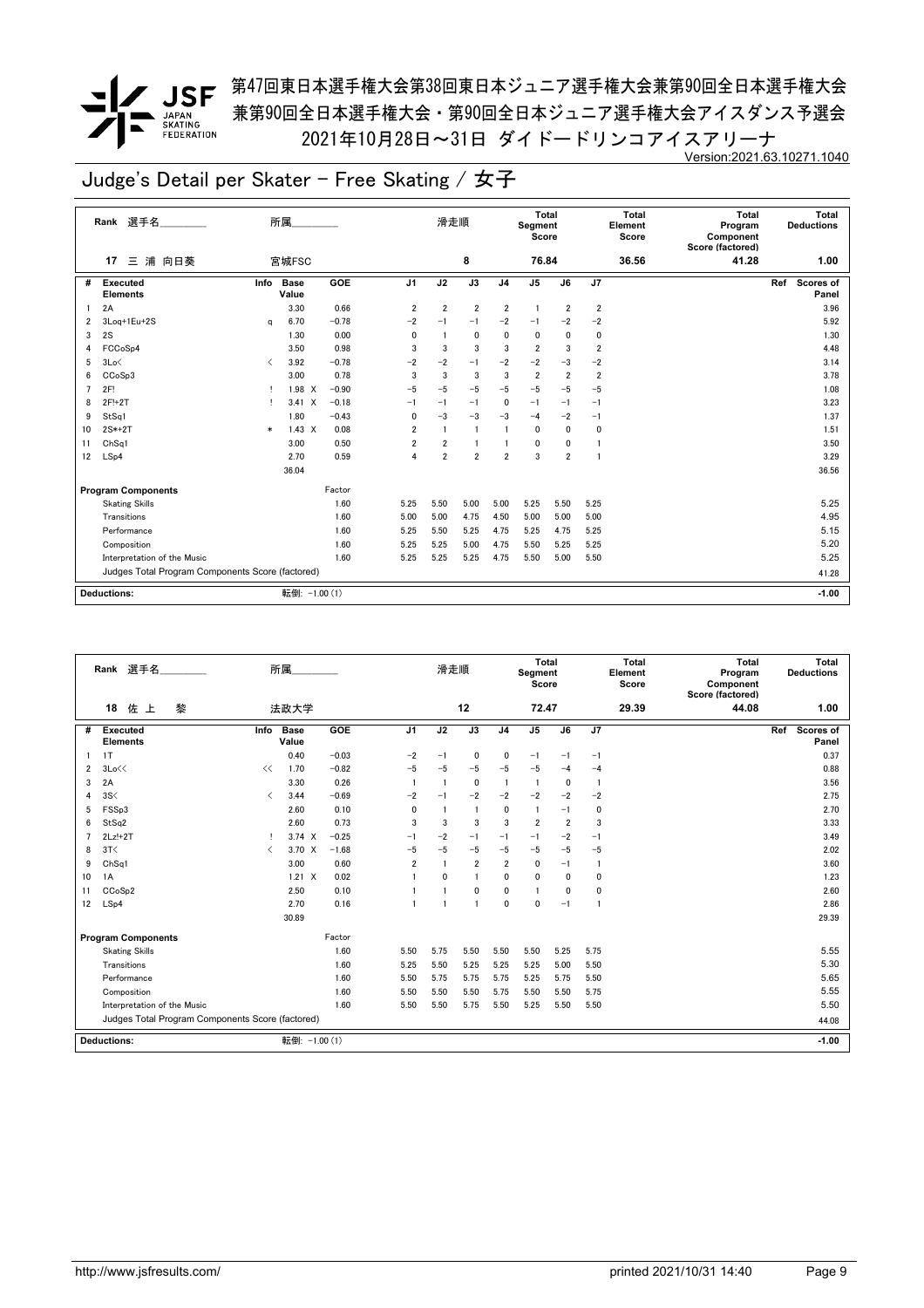# $\begin{array}{c} \begin{array}{c} \text{1} \end{array} \\ \begin{array}{c} \text{2} \end{array} \end{array}$ JAPAN<br>SKATING<br>FEDERATION

### **/ JSF** 第<sup>47</sup>回東日本選手権大会第38回東日本ジュニア選手権大会兼第90回全日本選手権大会 兼第90回全日本選手権大会・第90回全日本ジュニア選手権大会アイスダンス予選会 2021年10月28日~31日 ダイドードリンコアイスアリーナ Version:2021.63.10271.1040

|    | 選手名<br>Rank                                      |                                          | 所属                   |            |                | 滑走順  |                 |                | <b>Total</b><br>Segment<br>Score |                |                         | <b>Total</b><br>Element<br>Score | <b>Total</b><br>Program<br>Component<br>Score (factored) | Total<br><b>Deductions</b> |
|----|--------------------------------------------------|------------------------------------------|----------------------|------------|----------------|------|-----------------|----------------|----------------------------------|----------------|-------------------------|----------------------------------|----------------------------------------------------------|----------------------------|
|    | 19<br>中<br>本有咲                                   |                                          | 山梨学院大学               |            |                |      | 4               |                | 70.35                            |                |                         | 32.27                            | 38.08                                                    | 0.00                       |
| #  | <b>Executed</b><br><b>Elements</b>               | Info                                     | <b>Base</b><br>Value | <b>GOE</b> | J <sub>1</sub> | J2   | $\overline{J3}$ | J <sub>4</sub> | $\overline{J5}$                  | J6             | J7                      |                                  |                                                          | Ref<br>Scores of<br>Panel  |
|    | $3Tq+2T$                                         | a                                        | 5.50                 | $-0.76$    | $-1$           | $-2$ | $-1$            | $-2$           | $-2$                             | $-2$           | $-2$                    |                                  |                                                          | 4.74                       |
| 2  | 3Tq                                              | a                                        | 4.20                 | $-0.50$    | $-2$           | $-1$ | $-1$            | $-1$           | $-1$                             | $-1$           | $-2$                    |                                  |                                                          | 3.70                       |
| 3  | 2A<                                              | ✓                                        | 2.64                 | $-0.53$    | $-2$           | $-2$ | $-2$            | $-2$           | $-2$                             | $-2$           | $-2$                    |                                  |                                                          | 2.11                       |
| 4  | CCoSp4                                           |                                          | 3.50                 | 0.35       | $\overline{2}$ | -1   | $\overline{1}$  | -1             | 0                                | $\overline{2}$ | $\pmb{0}$               |                                  |                                                          | 3.85                       |
| 5  | 2A<                                              | $\overline{\left\langle \right\rangle }$ | 2.64                 | $-1.32$    | $-5$           | $-5$ | $-5$            | $-5$           | $-5$                             | $-5$           | $-5$                    |                                  |                                                          | 1.32                       |
| 6  | 2S                                               |                                          | $1.43 \times$        | 0.00       | 0              | 0    | $\mathbf 0$     | 0              | 0                                | $-1$           | 0                       |                                  |                                                          | 1.43                       |
| 7  | ChSq1                                            |                                          | 3.00                 | 0.40       |                |      | $\mathbf{1}$    | 0              | 0                                | $\mathbf{1}$   | $\mathbf{1}$            |                                  |                                                          | 3.40                       |
| 8  | 2Lzq                                             | a                                        | $2.31 \t X$          | $-1.05$    | $-5$           | $-5$ | $-5$            | $-5$           | $-5$                             | -5             | $-5$                    |                                  |                                                          | 1.26                       |
| 9  | FSS <sub>p4</sub>                                |                                          | 3.00                 | 0.30       |                |      | $\mathbf{1}$    | 1              | $\overline{1}$                   | 0              | $\overline{\mathbf{2}}$ |                                  |                                                          | 3.30                       |
| 10 | StSq1                                            |                                          | 1.80                 | 0.18       | $\overline{2}$ |      | $\mathbf{1}$    | 1              | $-2$                             |                | $\overline{1}$          |                                  |                                                          | 1.98                       |
| 11 | $2Lzq+2T$                                        | a                                        | $3.74 \times$        | $-0.46$    | $-2$           | $-2$ | $-2$            | $-2$           | $-3$                             | $-3$           | $-2$                    |                                  |                                                          | 3.28                       |
| 12 | LSp2                                             |                                          | 1.90                 | 0.00       | $\mathbf{0}$   |      | $\mathbf{0}$    | 0              | $\mathbf 0$                      | 0              | 0                       |                                  |                                                          | 1.90                       |
|    |                                                  |                                          | 35.66                |            |                |      |                 |                |                                  |                |                         |                                  |                                                          | 32.27                      |
|    | <b>Program Components</b>                        |                                          |                      | Factor     |                |      |                 |                |                                  |                |                         |                                  |                                                          |                            |
|    | <b>Skating Skills</b>                            |                                          |                      | 1.60       | 5.25           | 4.75 | 4.75            | 4.75           | 4.75                             | 5.25           | 5.00                    |                                  |                                                          | 4.90                       |
|    | Transitions                                      |                                          |                      | 1.60       | 4.75           | 4.00 | 4.25            | 4.25           | 4.25                             | 4.75           | 4.50                    |                                  |                                                          | 4.40                       |
|    | Performance                                      |                                          |                      | 1.60       | 5.25           | 4.50 | 4.75            | 4.75           | 4.00                             | 5.25           | 5.00                    |                                  |                                                          | 4.85                       |
|    | Composition                                      |                                          |                      | 1.60       | 5.25           | 4.50 | 4.50            | 4.75           | 4.50                             | 5.50           | 5.00                    |                                  |                                                          | 4.80                       |
|    | Interpretation of the Music                      |                                          |                      | 1.60       | 5.25           | 4.50 | 4.75            | 4.50           | 4.25                             | 5.50           | 5.25                    |                                  |                                                          | 4.85                       |
|    | Judges Total Program Components Score (factored) |                                          |                      |            |                |      |                 |                |                                  |                |                         |                                  |                                                          | 38.08                      |
|    | <b>Deductions:</b>                               |                                          |                      |            |                |      |                 |                |                                  |                |                         |                                  |                                                          | 0.00                       |

|    | 選手名<br>Rank                                      |                               | 所属                   |             |                | 滑走順          |              |                | <b>Total</b><br>Segment<br>Score |              |                | <b>Total</b><br>Element<br>Score | <b>Total</b><br>Program<br>Component<br>Score (factored) | Total<br><b>Deductions</b>       |
|----|--------------------------------------------------|-------------------------------|----------------------|-------------|----------------|--------------|--------------|----------------|----------------------------------|--------------|----------------|----------------------------------|----------------------------------------------------------|----------------------------------|
|    | 20<br>松原<br>茜                                    |                               |                      | 埼玉アイスアリーナFC |                |              | 10           |                | 68.86                            |              |                | 31.34                            | 37.52                                                    | 0.00                             |
| #  | Executed<br><b>Elements</b>                      | Info                          | <b>Base</b><br>Value | GOE         | J <sub>1</sub> | J2           | J3           | J <sub>4</sub> | J <sub>5</sub>                   | J6           | J <sub>7</sub> |                                  |                                                          | Ref<br><b>Scores of</b><br>Panel |
|    | 3T<<                                             | <<                            | 1.30                 | $-0.65$     | $-5$           | $-5$         | $-5$         | $-5$           | $-5$                             | $-5$         | $-5$           |                                  |                                                          | 0.65                             |
| 2  | 3S<+1Eu+1S                                       | $\overline{\left( \right. }%$ | 4.34                 | $-1.45$     | $-4$           | $-4$         | $-5$         | $-4$           | $-5$                             | $-2$         | $-4$           |                                  |                                                          | 2.89                             |
| 3  | 2Aq                                              | a                             | 3.30                 | $-0.66$     | $-2$           | $-2$         | $-2$         | $-2$           | $-2$                             | $-2$         | $-2$           |                                  |                                                          | 2.64                             |
| 4  | FCCoSp4                                          |                               | 3.50                 | 0.35        | 0              | $\mathbf{1}$ |              |                | $\mathbf{1}$                     |              | 1              |                                  |                                                          | 3.85                             |
| 5  | Ch <sub>Sq1</sub>                                |                               | 3.00                 | 0.20        | 0              | $\mathbf{0}$ |              |                | $\mathbf{1}$                     | $\Omega$     | $\mathbf{0}$   |                                  |                                                          | 3.20                             |
| 6  | 2Aq                                              | a                             | 3.30                 | $-1.32$     | $-4$           | $-4$         | $-4$         | $-4$           | $-5$                             | $-4$         | $-2$           |                                  |                                                          | 1.98                             |
| 7  | FCSp3                                            |                               | 2.80                 | 0.22        |                | $\mathbf{0}$ |              |                | $\overline{1}$                   | -1           | $\mathbf 0$    |                                  |                                                          | 3.02                             |
| 8  | $2F!q+2T$                                        |                               | $3.41 \times$        | $-0.54$     | $-4$           | $-3$         | -3           | $-3$           | $-1$                             | $-3$         | $-3$           |                                  |                                                          | 2.87                             |
| 9  | 2T                                               |                               | $1.43 \times$        | 0.00        | 0              | 0            | $\mathbf{0}$ |                | $\mathbf 0$                      | 0            | $\mathbf 0$    |                                  |                                                          | 1.43                             |
| 10 | StSq2                                            |                               | 2.60                 | 0.21        | $\overline{2}$ | 0            |              |                | $\mathbf{1}$                     | $-1$         | $\mathbf{1}$   |                                  |                                                          | 2.81                             |
| 11 | 2F!+2Lo<                                         | л.                            | $3.48 \times$        | $-0.54$     | $-3$           | $-4$         | -3           | $-3$           | $-3$                             | $-3$         | $-3$           |                                  |                                                          | 2.94                             |
| 12 | CC <sub>o</sub> S <sub>p</sub> 3                 |                               | 3.00                 | 0.06        |                | 0            | $\mathbf{0}$ |                | $\mathbf{0}$                     | $\mathbf{0}$ | $-1$           |                                  |                                                          | 3.06                             |
|    |                                                  |                               | 35.46                |             |                |              |              |                |                                  |              |                |                                  |                                                          | 31.34                            |
|    | <b>Program Components</b>                        |                               |                      | Factor      |                |              |              |                |                                  |              |                |                                  |                                                          |                                  |
|    | <b>Skating Skills</b>                            |                               |                      | 1.60        | 4.75           | 4.25         | 4.50         | 4.75           | 5.00                             | 5.25         | 4.75           |                                  |                                                          | 4.75                             |
|    | Transitions                                      |                               |                      | 1.60        | 4.25           | 3.75         | 4.00         | 4.50           | 4.50                             | 5.00         | 4.75           |                                  |                                                          | 4.40                             |
|    | Performance                                      |                               |                      | 1.60        | 4.75           | 4.25         | 4.25         | 5.00           | 4.75                             | 5.25         | 4.75           |                                  |                                                          | 4.70                             |
|    | Composition                                      |                               |                      | 1.60        | 4.75           | 4.50         | 4.25         | 4.75           | 5.25                             | 5.00         | 5.00           |                                  |                                                          | 4.80                             |
|    | Interpretation of the Music                      |                               |                      | 1.60        | 5.00           | 4.25         | 4.25         | 4.75           | 5.00                             | 5.00         | 5.00           |                                  |                                                          | 4.80                             |
|    | Judges Total Program Components Score (factored) |                               |                      |             |                |              |              |                |                                  |              |                |                                  |                                                          | 37.52                            |
|    | <b>Deductions:</b>                               |                               |                      |             |                |              |              |                |                                  |              |                |                                  |                                                          | 0.00                             |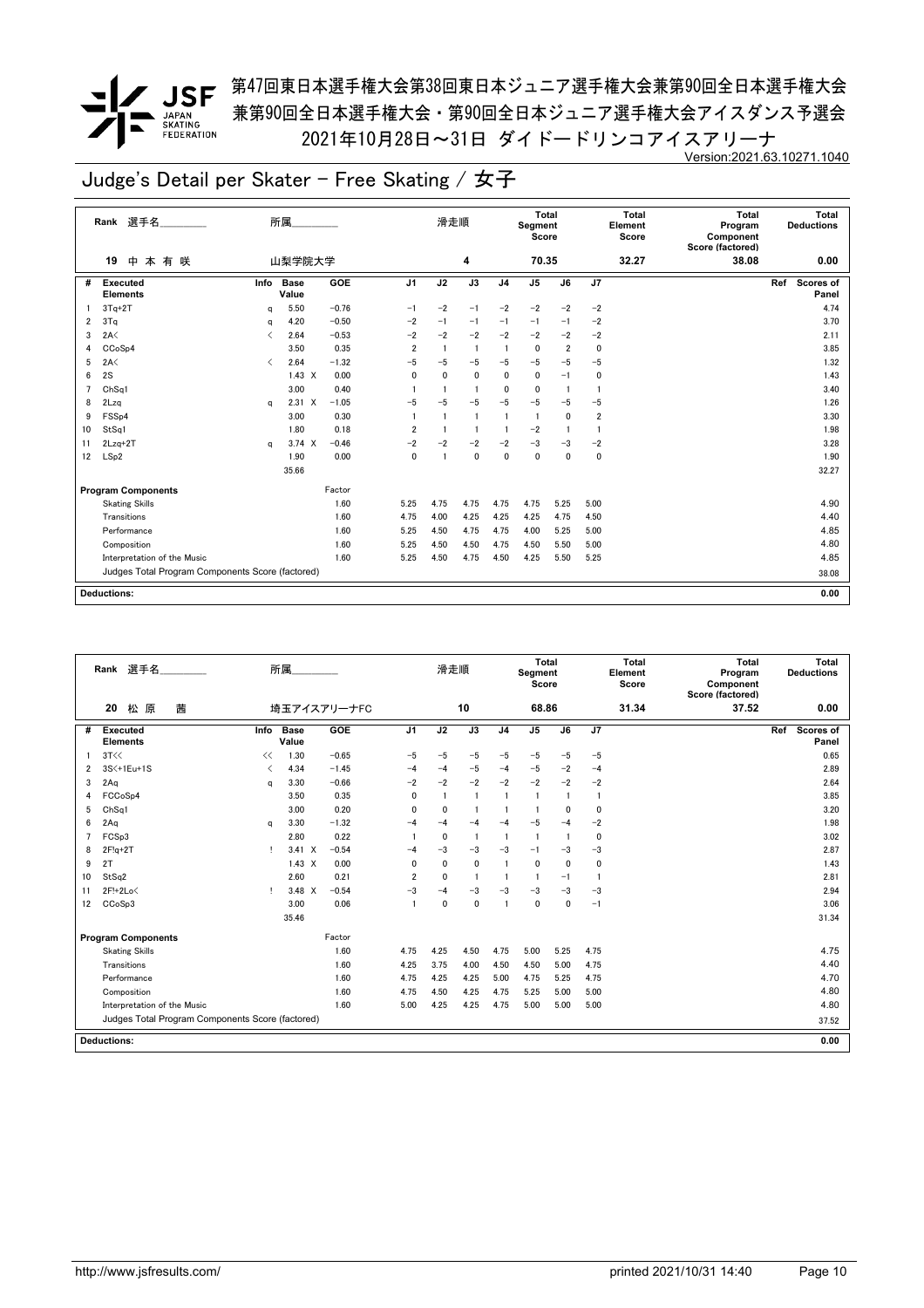### *▼* JSF <sup>第47回東日本選手権大会第38回東日本ジュニア選手権大会兼第90回全日本選手権大会</sup> 兼第90回全日本選手権大会・第90回全日本ジュニア選手権大会アイスダンス予選会 2021年10月28日~31日 ダイドードリンコアイスアリーナ Version:2021.63.10271.1040

|    | 選手名<br>Rank                                      |      | 所属             |            |                | 滑走順  |                 |                         | Total<br>Segment<br>Score |                 |                         | Total<br>Element<br>Score | Total<br>Program<br>Component<br>Score (factored) | Total<br><b>Deductions</b> |
|----|--------------------------------------------------|------|----------------|------------|----------------|------|-----------------|-------------------------|---------------------------|-----------------|-------------------------|---------------------------|---------------------------------------------------|----------------------------|
|    | 清 水 柚梨恵<br>21                                    |      | 北海道教育大学        |            |                |      | 1               |                         | 68.69                     |                 |                         | 32.05                     | 36.64                                             | 0.00                       |
| #  | <b>Executed</b><br><b>Elements</b>               | Info | Base<br>Value  | <b>GOE</b> | J <sub>1</sub> | J2   | $\overline{J3}$ | J <sub>4</sub>          | J <sub>5</sub>            | $\overline{J6}$ | J7                      |                           |                                                   | Ref<br>Scores of<br>Panel  |
|    | $2Aq+2T$                                         | q    | 4.60           | $-0.66$    | $-1$           | $-2$ | $-2$            | $-2$                    | $-2$                      | $-2$            | $-2$                    |                           |                                                   | 3.94                       |
| 2  | 2Lo                                              |      | 1.70           | 0.00       | $\Omega$       | 0    | $\mathbf 0$     | $\mathbf{0}$            | 0                         | $\mathbf{0}$    | $\mathbf 0$             |                           |                                                   | 1.70                       |
| 3  | 2Aq                                              | q    | 3.30           | $-0.66$    | $-2$           | $-2$ | $-2$            | $-2$                    | $-2$                      | $-2$            | $-2$                    |                           |                                                   | 2.64                       |
| 4  | FSS <sub>p4</sub>                                |      | 3.00           | 0.24       | $\mathbf{1}$   | 1    | $\mathbf 0$     | $\overline{\mathbf{2}}$ | $\overline{1}$            | 0               | -1                      |                           |                                                   | 3.24                       |
| 5  | StSq1                                            |      | 1.80           | 0.18       |                |      | $\mathbf{1}$    | 1                       | -1                        |                 | $\overline{2}$          |                           |                                                   | 1.98                       |
| 6  | 2F                                               |      | 1.80           | 0.00       | $\Omega$       | 0    | $\mathbf 0$     | $\mathbf{0}$            | $-1$                      | $\mathbf{0}$    | 0                       |                           |                                                   | 1.80                       |
|    | 2Lz!+1Eu+2S                                      | Ţ.   | 4.29 X         | $-0.25$    | $-1$           | $-2$ | $-1$            | $-1$                    | $-1$                      | $-2$            | $-1$                    |                           |                                                   | 4.04                       |
| 8  | $2F+1Lo$                                         |      | $2.53 \times$  | $-0.86$    | $-5$           | $-5$ | $-5$            | $-5$                    | $-5$                      | $-4$            | $-3$                    |                           |                                                   | 1.67                       |
| 9  | $2Lz$ !                                          | л.   | $1.85 \quad X$ | $-0.67$    | $-4$           | $-4$ | $-4$            | $-4$                    | $-4$                      | $-3$            | $-4$                    |                           |                                                   | 1.18                       |
| 10 | Ch <sub>Sq1</sub>                                |      | 3.00           | 0.70       | $\overline{2}$ |      | $\mathbf{1}$    | $\mathbf{1}$            | $\overline{1}$            | $\overline{2}$  | $\overline{2}$          |                           |                                                   | 3.70                       |
| 11 | CCoSp3                                           |      | 3.00           | 0.42       | 3              |      |                 | $\overline{2}$          |                           |                 | $\overline{\mathbf{2}}$ |                           |                                                   | 3.42                       |
| 12 | LSp3                                             |      | 2.40           | 0.34       | $\overline{2}$ |      | -1              | $\overline{2}$          |                           | $\overline{2}$  |                         |                           |                                                   | 2.74                       |
|    |                                                  |      | 33.27          |            |                |      |                 |                         |                           |                 |                         |                           |                                                   | 32.05                      |
|    | <b>Program Components</b>                        |      |                | Factor     |                |      |                 |                         |                           |                 |                         |                           |                                                   |                            |
|    | <b>Skating Skills</b>                            |      |                | 1.60       | 4.75           | 4.50 | 4.50            | 4.25                    | 4.50                      | 4.75            | 5.00                    |                           |                                                   | 4.60                       |
|    | Transitions                                      |      |                | 1.60       | 4.50           | 4.00 | 4.25            | 4.00                    | 4.25                      | 4.50            | 4.75                    |                           |                                                   | 4.30                       |
|    | Performance                                      |      |                | 1.60       | 4.50           | 4.50 | 4.50            | 4.50                    | 4.75                      | 5.25            | 5.50                    |                           |                                                   | 4.70                       |
|    | Composition                                      |      |                | 1.60       | 4.75           | 4.25 | 4.25            | 4.50                    | 4.75                      | 5.00            | 5.25                    |                           |                                                   | 4.65                       |
|    | Interpretation of the Music                      |      |                | 1.60       | 4.75           | 4.25 | 4.25            | 4.50                    | 4.75                      | 5.00            | 5.50                    |                           |                                                   | 4.65                       |
|    | Judges Total Program Components Score (factored) |      |                |            |                |      |                 |                         |                           |                 |                         |                           |                                                   | 36.64                      |
|    |                                                  |      |                |            |                |      |                 |                         |                           |                 |                         |                           |                                                   |                            |
|    | Deductions:                                      |      |                |            |                |      |                 |                         |                           |                 |                         |                           |                                                   | 0.00                       |

|                | 選手名<br>Rank                                      |                               | 所属                   |         |                | 滑走順            |                |                | Total<br>Segment<br>Score |                |                | <b>Total</b><br>Element<br>Score | Total<br>Program<br>Component<br>Score (factored) | Total<br><b>Deductions</b> |
|----------------|--------------------------------------------------|-------------------------------|----------------------|---------|----------------|----------------|----------------|----------------|---------------------------|----------------|----------------|----------------------------------|---------------------------------------------------|----------------------------|
|                | 22<br>種市和夏                                       |                               | 八戸エ大一高               |         |                |                | $\mathbf{2}$   |                | 67.15                     |                |                | 32.55                            | 35.60                                             | 1.00                       |
| #              | <b>Executed</b><br><b>Elements</b>               | Info                          | <b>Base</b><br>Value | GOE     | J <sub>1</sub> | J2             | J3             | J <sub>4</sub> | J <sub>5</sub>            | J6             | J7             |                                  |                                                   | Scores of<br>Ref<br>Panel  |
|                | $3T+2T$                                          |                               | 5.50                 | 0.42    | 2              |                | 1              |                | $\mathbf{1}$              | -1             | $\mathbf{1}$   |                                  |                                                   | 5.92                       |
| 2              | 2A                                               |                               | 3.30                 | 0.13    | 0              | 0              |                |                | 0                         |                | 0              |                                  |                                                   | 3.43                       |
| 3              | 2S                                               |                               | 1.30                 | 0.03    | 0              |                | $\blacksquare$ | $\mathbf{0}$   | 0                         | $\Omega$       | 0              |                                  |                                                   | 1.33                       |
| 4              | FSS <sub>p4</sub>                                |                               | 3.00                 | 0.60    | $\overline{2}$ | $\overline{2}$ | $\overline{2}$ | $\overline{2}$ | $\mathbf{1}$              | $\overline{2}$ | $\overline{2}$ |                                  |                                                   | 3.60                       |
| 5              | 3T                                               |                               | 4.20                 | 0.00    | 0              | 0              | 1              | $\mathbf{0}$   | 0                         | $\mathbf 0$    | 0              |                                  |                                                   | 4.20                       |
| 6              | LSp2                                             |                               | 1.90                 | 0.23    |                | $\overline{2}$ | 1              | $\overline{2}$ | $\mathbf{1}$              |                | $\mathbf{1}$   |                                  |                                                   | 2.13                       |
| $\overline{7}$ | ChSa1                                            |                               | 3.00                 | $-0.10$ | 0              | 0              | $\mathbf 0$    | $\mathbf{0}$   | -3                        | $-1$           | 0              |                                  |                                                   | 2.90                       |
| 8              | 2F+1Eu<<+1S                                      | <<                            | $2.42 \times$        | $-0.90$ | $-5$           | $-5$           | $-5$           | $-5$           | $-5$                      | $-5$           | $-5$           |                                  |                                                   | 1.52                       |
| 9              | StSq1                                            |                               | 1.80                 | $-0.18$ | $-1$           | $-2$           | $-1$           | $-1$           | $-1$                      | $-1$           | 0              |                                  |                                                   | 1.62                       |
| 10             | 2A<                                              | $\overline{\left( \right. }%$ | $2.90 \t X$          | $-1.32$ | $-5$           | $-5$           | $-5$           | $-5$           | $-5$                      | $-5$           | $-5$           |                                  |                                                   | 1.58                       |
| 11             | 2Lz                                              |                               | $2.31 \t X$          | $-0.59$ | $-2$           | $-3$           | $-3$           | $-3$           | $-3$                      | $-3$           | $-2$           |                                  |                                                   | 1.72                       |
| 12             | CCoSp2                                           |                               | 2.50                 | 0.10    | $\mathbf{1}$   | 1              | $\mathbf{0}$   | $\mathbf{0}$   | -1                        | $\mathbf{0}$   | 0              |                                  |                                                   | 2.60                       |
|                |                                                  |                               | 34.13                |         |                |                |                |                |                           |                |                |                                  |                                                   | 32.55                      |
|                | <b>Program Components</b>                        |                               |                      | Factor  |                |                |                |                |                           |                |                |                                  |                                                   |                            |
|                | <b>Skating Skills</b>                            |                               |                      | 1.60    | 4.75           | 4.50           | 4.50           | 4.50           | 4.50                      | 5.50           | 5.00           |                                  |                                                   | 4.65                       |
|                | Transitions                                      |                               |                      | 1.60    | 4.25           | 4.00           | 4.00           | 3.75           | 3.75                      | 4.75           | 4.75           |                                  |                                                   | 4.15                       |
|                | Performance                                      |                               |                      | 1.60    | 4.50           | 4.50           | 4.25           | 4.25           | 4.25                      | 5.25           | 5.00           |                                  |                                                   | 4.50                       |
|                | Composition                                      |                               |                      | 1.60    | 5.00           | 4.50           | 4.25           | 4.25           | 4.25                      | 5.00           | 5.00           |                                  |                                                   | 4.60                       |
|                | Interpretation of the Music                      |                               |                      | 1.60    | 4.50           | 4.25           | 4.25           | 4.00           | 4.00                      | 4.75           | 5.00           |                                  |                                                   | 4.35                       |
|                | Judges Total Program Components Score (factored) |                               |                      |         |                |                |                |                |                           |                |                |                                  |                                                   | 35.60                      |
|                | <b>Deductions:</b>                               |                               | 転倒: -1.00 (1)        |         |                |                |                |                |                           |                |                |                                  |                                                   | $-1.00$                    |